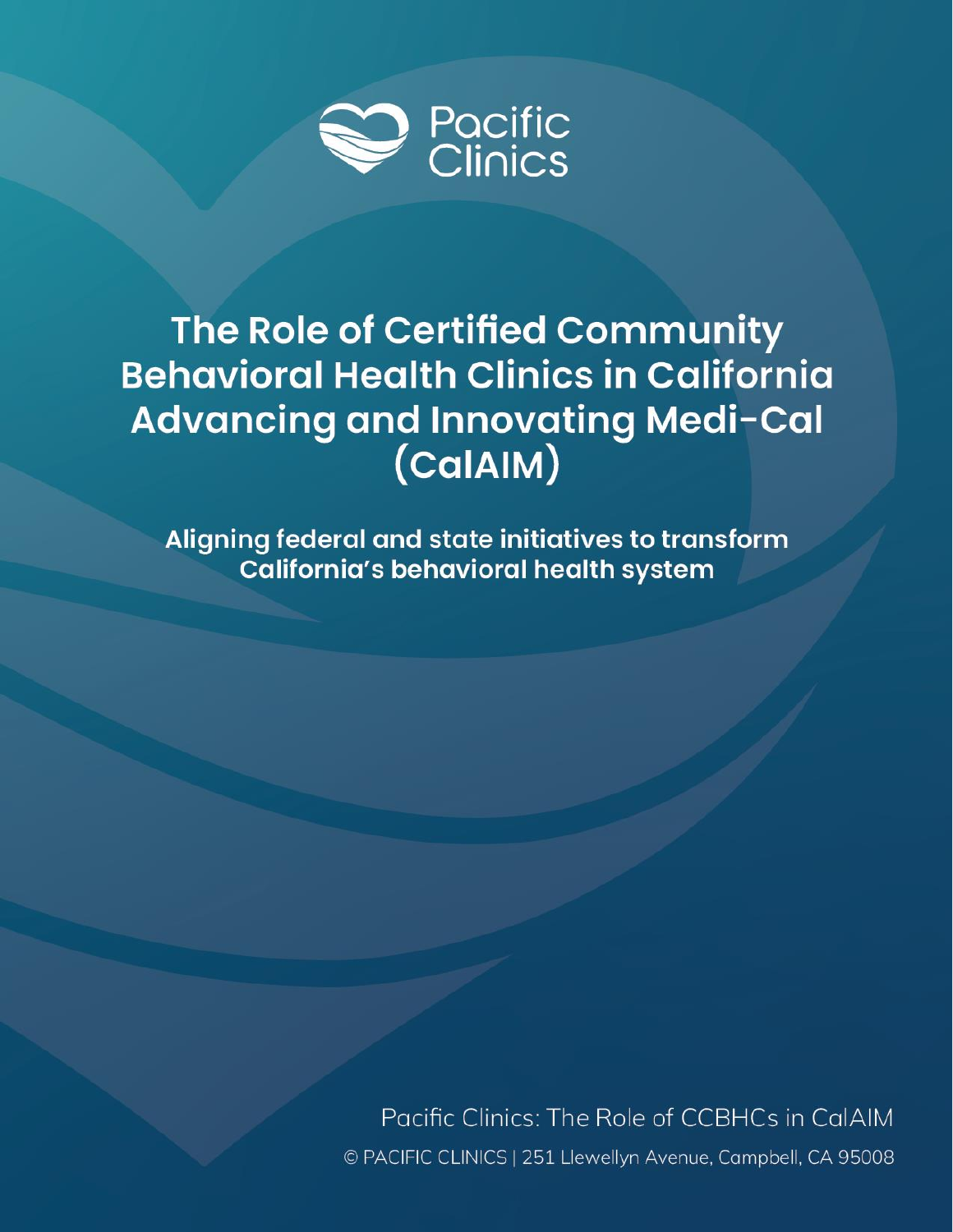## Table of Contents

| Executive Summary                                                              |
|--------------------------------------------------------------------------------|
|                                                                                |
|                                                                                |
|                                                                                |
|                                                                                |
| Certified Community Behavioral Health Clinics: A Model Framework for CalAIM  6 |
|                                                                                |
|                                                                                |
|                                                                                |
| "No Wrong Door" Consortium Approach: A Joint Venture for Collective Impact 10  |
|                                                                                |
|                                                                                |
|                                                                                |
|                                                                                |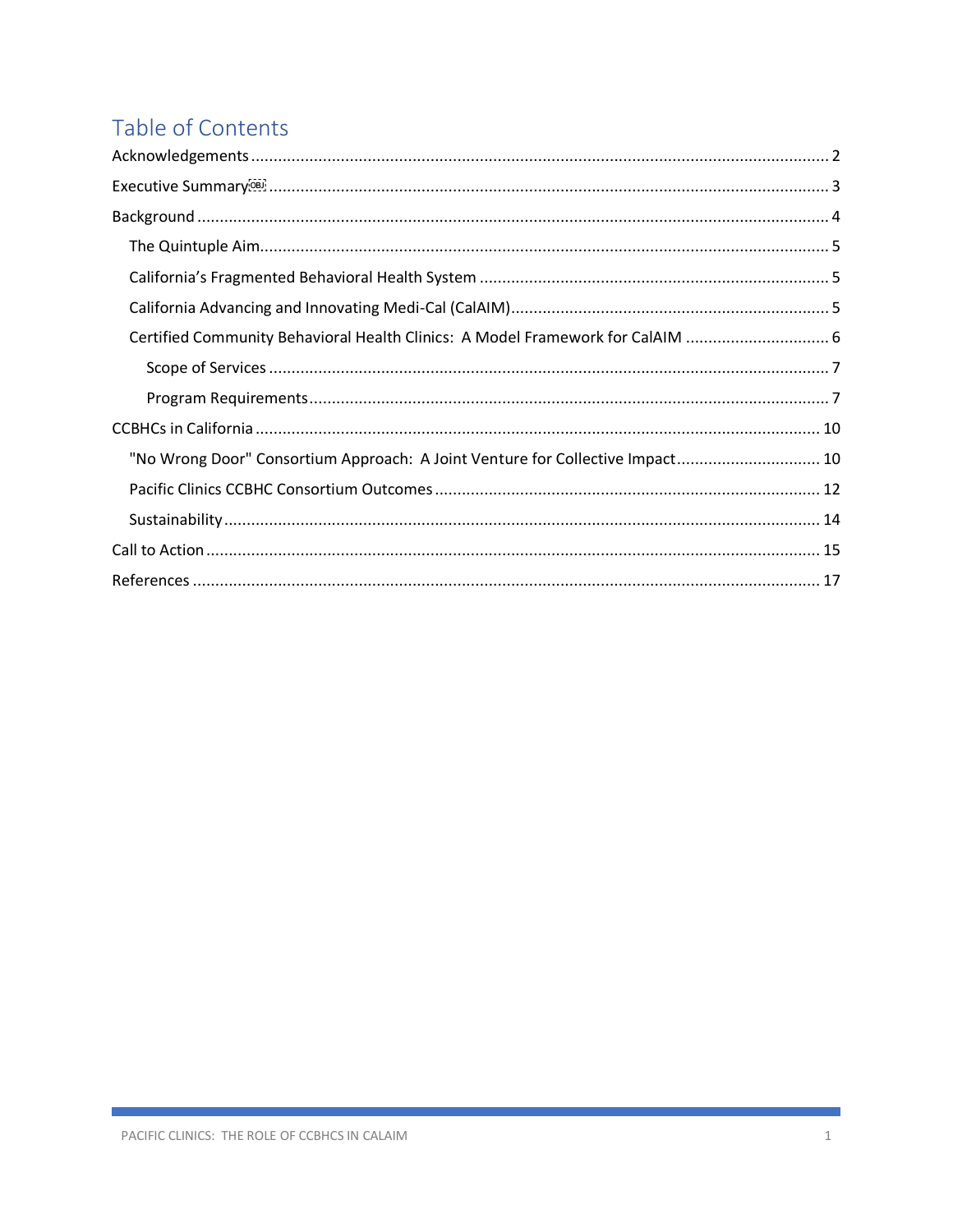### <span id="page-2-0"></span>Acknowledgements

Pacific Clinics is thankful to our colleagues: Adrienne Shilton (California Alliance for Children and Family Services); Allie Budenz and Peter Dy (California Primary Care Association); Robin Haller (Delta Center California); and Dr. Joe Parks, Brett Beckerson, and Rebecca Farley David (National Council for Mental Wellbeing) who reviewed and/or provided expertise that greatly enhanced the current paper.

The authors would like to acknowledge the support of the following Executive Leaders at Pacific Clinics that have directly contributed to this paper: Darrell Evora, Chief Executive Officer; Kathy Meier McCarthy, President; Eva Terrazas, Vice-President, Public Policy and Special Initiatives; and Jason Gurahoo, Chief Financial Officer.

Recommended citation:

Castillo Sumi, E., Stevens, K. I., & Guan, K. (2021). *The role of Certified Community Behavioral Health Clinics in California Advancing and Innovating Medi-Cal (CalAIM): Aligning federal and state initiatives to transform California's behavioral health system* [White paper]. Pacific Clinics.

For more information about Pacific Clinics visit: [www.pacificclinics.org](http://www.pacificclinics.org/)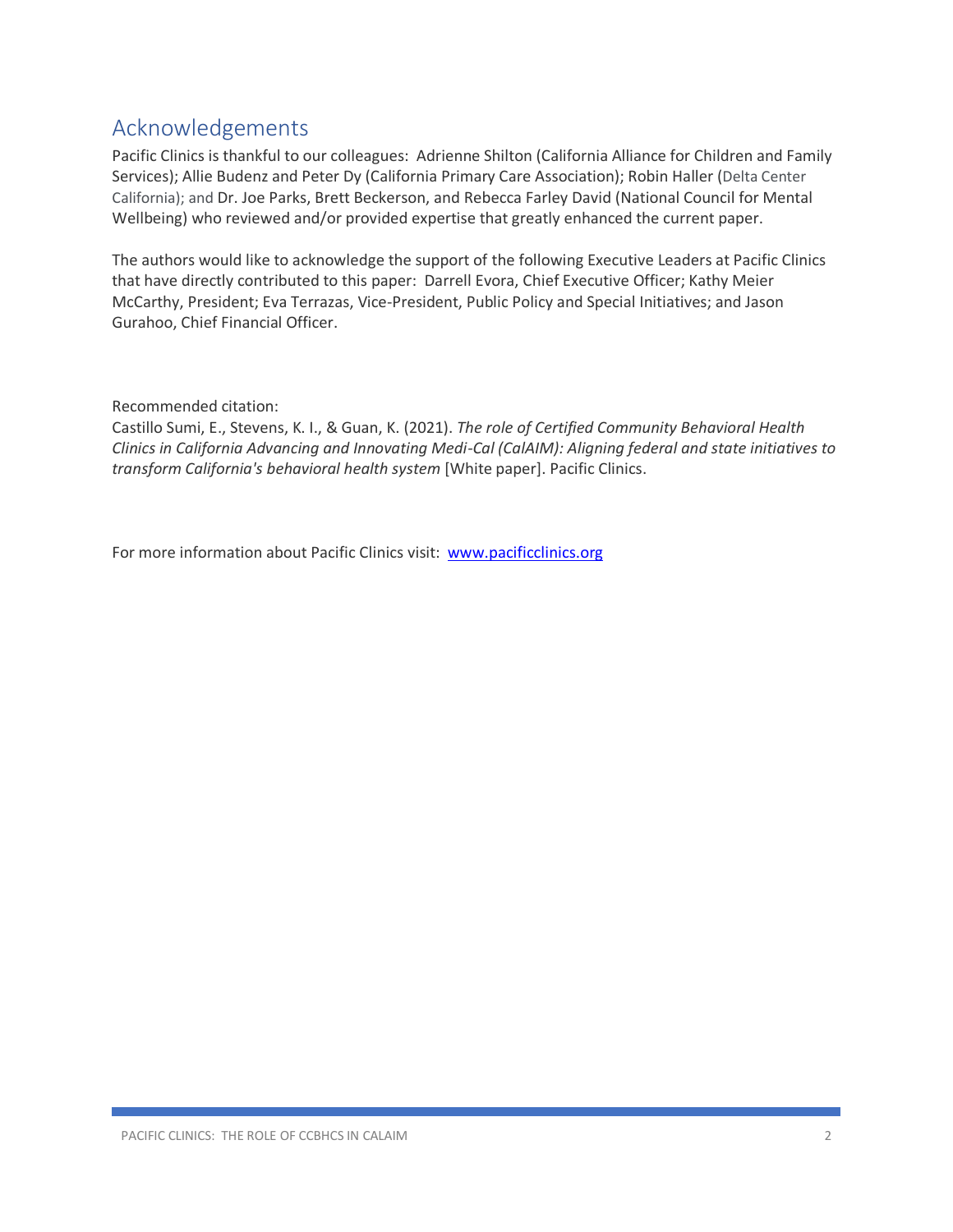### <span id="page-3-0"></span>Executive Summary

There are no shortages of data documenting the need for behavioral health services. California is embarking upon an audacious plan, California Advancing and Innovating Medi-Cal (CalAIM), to transform the system that serves the most vulnerable Californians, as it is one of the remaining states to have disparate delivery systems. For decades, California has been granted a "carve-out waiver" to address long-standing challenges in utilization, access, and cost of behavioral health care. As the state moves away from the existing 1115(a) Medicaid Waiver Medi-Cal 2020 to a new 1915(b) Waiver to consolidate Medi-Cal Managed Care benefits, the Drug Medi-Cal delivery system, behavioral health reform, and sunset pilots (Whole-Person Care, Health Home Program, and Coordinated Care Initiative), California can further align federal and state initiatives with different models to integrate behavioral health services more seamlessly within a whole-person care approach. Specifically, Certified Community Behavioral Health Clinics (CCBHCs) have demonstrated promising outcomes in several states (e.g., Minnesota, Illinois, etc.). CCBHCs must ensure access to integrated, evidence-based addiction and mental health services, including 24/7 crisis response and medication-assisted treatment (MAT) for addiction, and meet stringent criteria regarding timeliness of access, quality reporting, staffing, and coordination with other systems (e.g., social services, criminal justice, and education systems). The following paper provides a brief description of the current context of California's behavioral health system, CalAIM, CCBHCs, and demonstrates how CCBHCs not only are in alignment with CalAIM but can also provide an enhanced structure for the state's future behavioral healthcare delivery system.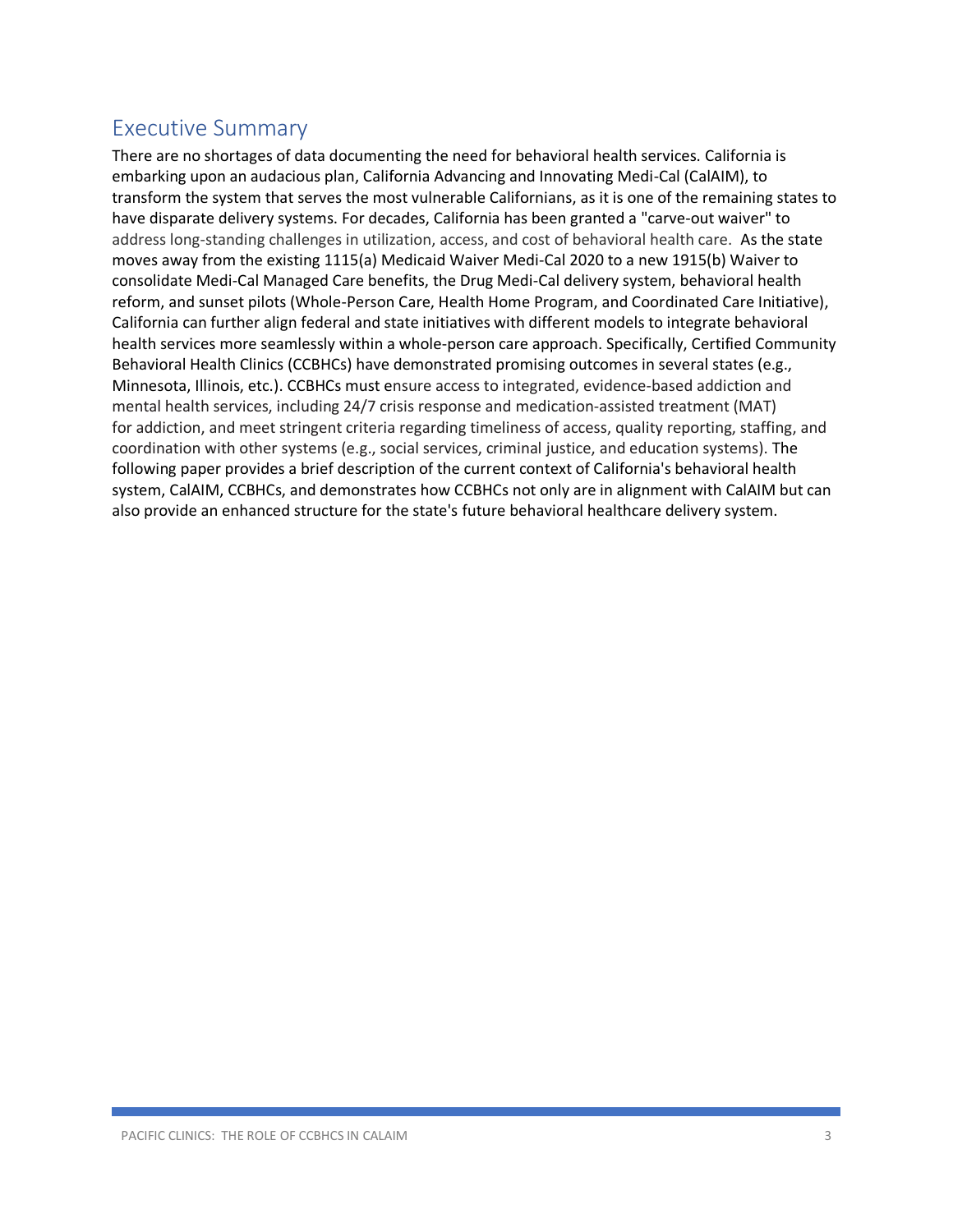# The Role of Certified Community Behavioral Health Clinics in California Advancing and Innovating Medi-Cal (CalAIM):

Aligning Federal and State Initiatives to Transform California's Behavioral Health System

### <span id="page-4-0"></span>Background

The need for coordinated and quality behavioral health care has been long been established. The novel coronavirus disease-2019 (COVID-19) pandemic only highlighted and exacerbated structural inequalities in current behavioral health systems, access to and quality of care, and ultimately outcomes related to well-being.

National statistics prior to the pandemic indicated:

- 4.8 million visits were made annually to emergency departments by individuals with mental, behavioral, and neurodevelopmental disorders as the primary diagnosis.<sup>1</sup>
- 56.8 million visits were made annually to physician offices with mental, behavioral, and neurodevelopmental disorders as the primary diagnosis.<sup>2</sup>
- One in six children ages 2-8 had a mental, behavioral, or developmental disorder (CDC, 2020).<sup>3</sup>
- $\bullet$  One in five individuals in the general population had a mental health disorder.<sup>4</sup> Low-income people of color are at greater risk of developing mental health problems and are less likely to receive appropriate and effective mental health services.<sup>5,6</sup>
- Only one in 10 Americans with a substance use disorder received treatment in any given year.<sup>7</sup>

The COVID-19 pandemic disproportionately impacted communities of color, thereby exacerbating the disparities in behavioral healthcare and further underscoring the need for a more accessible system, as evidenced by the following:

- Increases nationally in emergency room (ER) visits for mental health concerns, suicidal risk, substance use, intimate partner violence, and child maltreatment.<sup>8</sup>
- Increases, nationally and across California, in homelessness rates, with a disproportionate amount being people of color.<sup>9</sup> These rates were on the rise across California pre-pandemic and are projected to increase by 69% across the state and 83% in Los Angeles County by January 2023.
- Increases, nationally and across California, in the rates of mental health issues during the pandemic compared to pre-pandemic rates. The Centers for Disease Control and Prevention (CDC) have indicated that mental health issues (e.g., depression and anxiety) have increased three- to fourfold compared to rates prior to the pandemic; one in three Californians has indicated that they are dealing with symptoms of depression, anxiety or both on a regular basis, and these rates have held steady throughout the pandemic.<sup>10,11</sup> Rates are disproportionately higher for young adults, people of color, LGBTQ+ community members, and those of low socioeconomic status (SES). Survey results demonstrated that among a nationally representative sample of young adults, ages 18 to 24, 56 % suffered from anxiety and/or depression during the pandemic.<sup>12</sup>
- Overall increases, nationally and across California, in substance use to cope with the stressors of the pandemic and overdoses, including deaths.<sup>13,14,15</sup> California experienced a 50% increase in the rate of deaths due to overdose between February 2020 and February 2021.<sup>14</sup> As with mental health issues in general, the rates of substance use were disproportionately higher among younger adults and people of color.<sup>13</sup> Results of a national survey have indicated that one in four young adults, ages 18 to 24 years, has struggled with substance use during the pandemic.<sup>12</sup>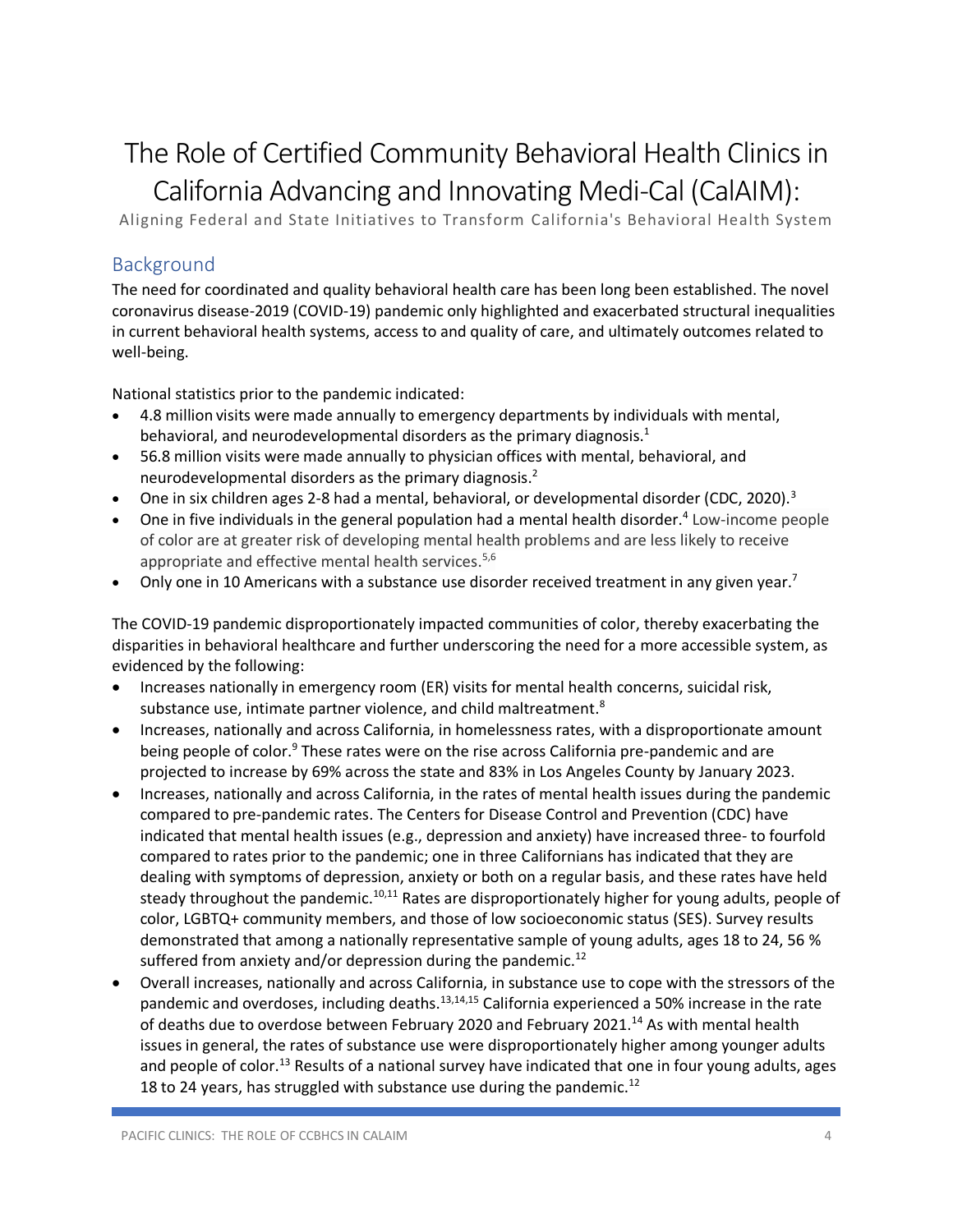• Increases, nationally, in suicidal ideation.<sup>13</sup> These rates are disproportionately higher among young adults and people of color; in fact, a national survey's results indicated that one in four young adults, aged 18 to 24, experienced suicidal thoughts during the pandemic.<sup>12</sup>

### <span id="page-5-0"></span>The Quintuple Aim

The Quintuple Aim provides a framework for achieving whole-person and value-based care, as the tenets are directly in-line with both approaches to improve population health outcomes. <sup>16</sup> CalAIM and CCBHCs are methods to improve the health care system that require simultaneous pursuit of five aims: 1) Improving *consumer health outcomes* and well-being; 2) Better *consumer satisfaction*; 3) Improving *satisfaction and work-life balance for staff* to prevent burnout; 4) Maintaining quality but lowering the *costs of services*; and 5) Addressing health disparities for *equity*. <sup>16</sup> The Quintuple Aim is inherent to both CalAIM and CCBHC models. Both present significant opportunities to improve equity within the health care system.

### <span id="page-5-1"></span>California's Fragmented Behavioral Health System

Under Medi-Cal, individuals with co-occurring behavioral health and physical health conditions experience a highly fragmented system of care that has resulted in poor health outcomes and unmet treatment needs. The wide range of services for the treatment of mental health and substance use disorders are delivered through: 1) Medi-Cal managed care plans (MMCPs); 2) County mental health plans (MHPs) that operate under a federal Medicaid Section 1915(b) freedom-of-choice waiver titled "Medi-Cal Specialty Mental Health Services;" and 3) Separate county and state programs. Beginning in 2014, the Department of Health Care Services (DHCS) required MMCPs to provide mental health services to members with *mild to moderate* impairment of mental, emotional, or behavioral functioning. These services are accessed through Fee-For-Service (FFS) private behavioral health providers, community clinics, and other local and county clinics. MHPs are responsible for specialty mental health services for patients with *moderate to severe* impairments and for emergency and inpatient behavioral health services.

In addition, counties operate Drug-Medi-Cal through a separate funding stream, which provides treatment benefits for substance use disorders (SUD). However, the limited benefits and low reimbursement rates impact quality care provision and provider experience which create significant barriers to treatment. Access to person-centered care is further hindered by the challenges in connecting the physical health (primary care), mental health, and substance use care systems that often serve the same beneficiaries.

For the over 13 million Californians that rely on Medi-Cal, this complex system results in a lack of continuity of care, the need to change providers between systems, repeating the process of recalling histories and background information, frequent "retelling" of treatment information, a lag time between appointments, and ultimately lack of trust in the system that is responsible for supporting their wellbeing.

### <span id="page-5-2"></span>California Advancing and Innovating Medi-Cal (CalAIM)

CalAIM is a bold multi-year initiative to transform delivery systems, program, and payment reform across California's Medi-Cal Program, particularly for Californians who are vulnerable or have complex needs: *Individuals experiencing homelessness, children with complex medical conditions, the growing number of justice-involved populations who have significant clinical needs, and the growing aging*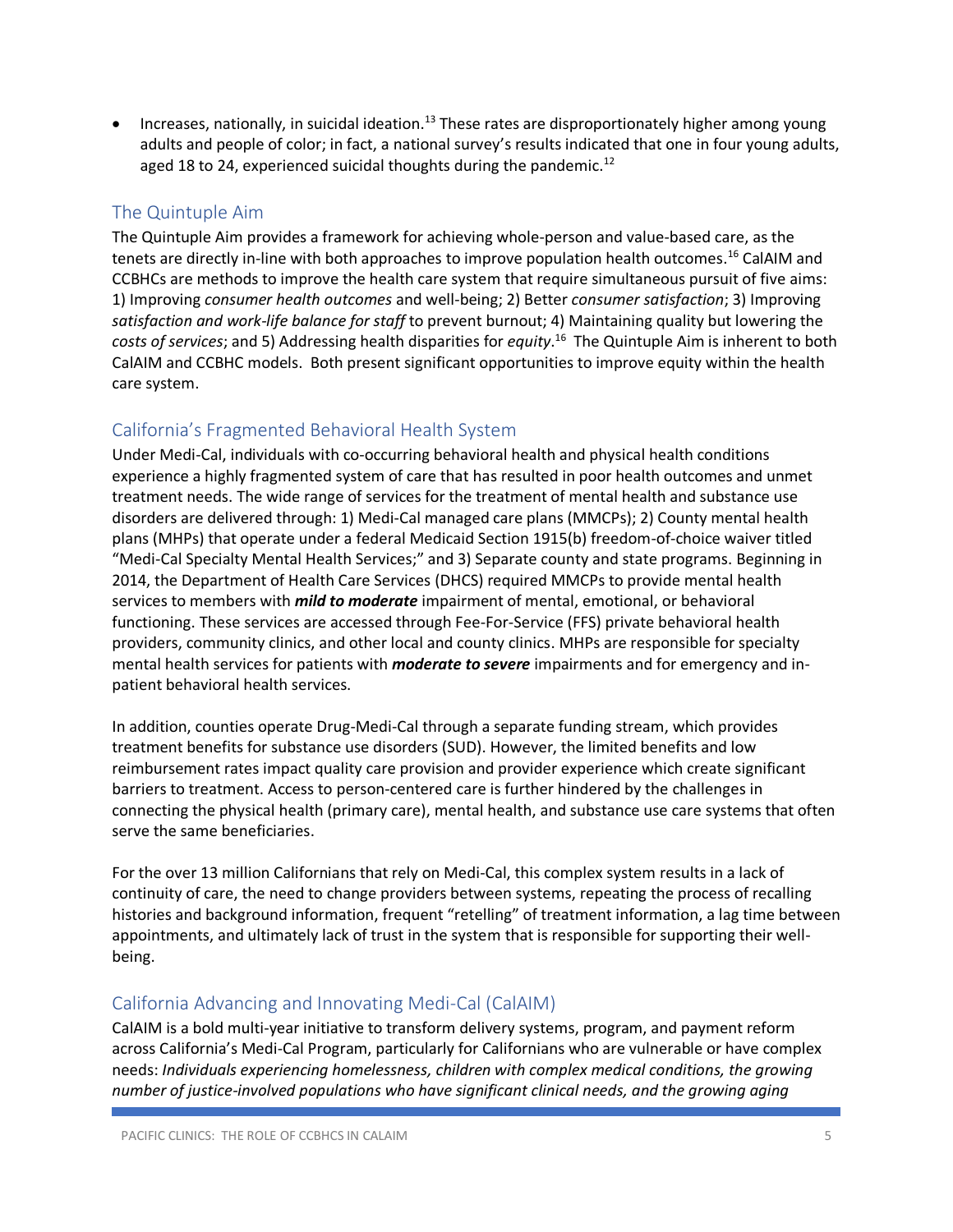*population.* This initiative requires a multi-level paradigm shift in how the state, counties, health plans, and providers deliver integrated whole-person care approaches to address the behavioral health, addiction treatment, and primary care needs of complex populations. Such services include non-medical services that target Social Determinants of Health (SDoH): risks related to economic stability, education, housing, health and healthcare, neighborhood and environment, and community) to reduce health disparities and inequities. The **goals** of CalAIM include:

- Matching the right patients to the right services at the right time by identifying and managing member risk and need through whole person care approaches and addressing SDoH which increases equity.
- Moving Medi-Cal from the current patchwork of programs that vary by county to a more consistent and seamless system by requiring Medi-Cal managed care plans to coordinate access to services provided by counties and community-based organization which would reduce complexity and increase flexibility.
- Improving quality outcomes, reducing health disparities and inequalities, and driving system transformation and innovation through value-based initiatives, modernization of systems and payment reform whereby physical and behavioral health providers are incentivized based on outcomes rather than services.

In essence, CalAIM advances several key priorities by leveraging Medicaid as a tool to address many of the complex challenges facing vulnerable Californians. Consequently, there are myriad of implications with the implementation of CalAIM that will have significant impact to service provision and California's infrastructure to support the new way of doing business.

### <span id="page-6-0"></span>Certified Community Behavioral Health Clinics: A Model Framework for CalAIM

Previous research substantiates the long-term negative consequences of pandemics, such as increases in traumatic stress and post-traumatic stress disorder (PTSD) and major depressive disorder.<sup>18,19,20</sup> While COVID-19 does not discriminate in who it affects, some communities are more impacted than others. It is anticipated that there will be unforeseen consequences of COVID-19. For example, the long-term consequences of social-emotional development on youth remains to be seen. Both CalAIM and CCBHCs are uniquely positioned to help ameliorate the immediate and long-term consequences of COVID-19.

In 2014, Congress enacted the bipartisan Protecting Access to Medicare Act (PAMA) that authorized the Certified Community Behavioral Health Clinic (CCBHC) demonstration to allow states to test a model to improve the quality of addiction and mental health care and fill the gap in the unmet need for care. The **goals** of the CCBHC model are to:

- Provide comprehensive, 24/7 access to mental health, substance abuse, and physical health services in a single location.
- Provide services to any individual, regardless of their ability to pay or their place of residence, with an emphasis on those with serious mental and substance use disorders.
- Ultimately, improve care to prevent hospitalizations and reduce recidivism.
- Reduce health disparities through addressing social determinants of health.

Today, there are approximately 430 CCBHCs throughout the country. Full implementation of the model requires pivoting from business-as-usual fee-for-service models and into value-based payment systems, in which incentive payments are tied to tracking of population health outcomes. Value-based care represents a drive for improved patient experience and outcomes at lower cost, consistent with CalAIM and the healthcare industry's Quintuple Aim.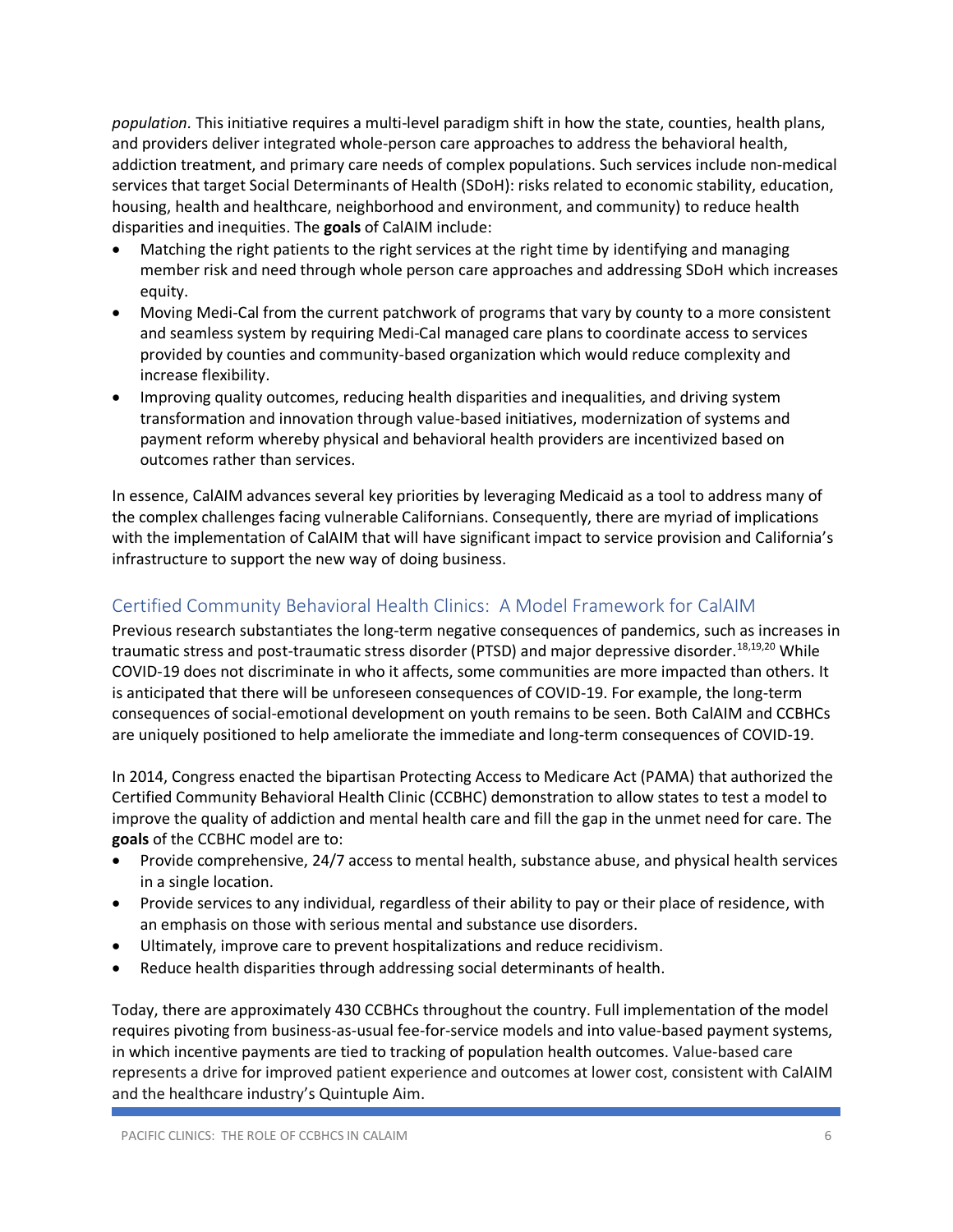#### <span id="page-7-0"></span>Scope of Services

CCBHCs are required to offer a wide range of easily accessible, whole-person services as depicted below by the National Council for Mental Wellbeing.<sup>21</sup>



### <span id="page-7-1"></span>Program Requirements

To qualify as CCBHCs, non-profits and government behavioral health organizations are required to meet established criteria in six areas:

- **1. Staffing**: Implementation of a staffing plan based on a comprehensive needs assessment of the population served; training in cultural competence.
- **2. Availability and Accessibility of Services:** Services accessible to all at convenient times and modalities; timely access standards dependent on level of need (e.g., crisis management within 3 hours); comprehensive, regularly updated diagnostic evaluation and treatment planning.
- **3. Care Coordination:** Integrated care across full spectrum of services; health information technology to support coordination; formal agreements with other providers (e.g., primary care, inpatient, criminal justice agencies, Veterans' Administration) and tracking of discharge from programs.
- **4. Scope of Services:** Provide or partner to provide required services (see diagram above).
- **5. Quality and Other Reporting:** Report on a common set of quality measures; have continuous quality improvement (CQI) plans.
- **6. Organizational Authority, Governance, and Accreditation:** Governed by a representative board that includes more than 51% consumers or families with lived experience.

CCBHCs embody SAMHSA's integrated care goals to:

- Increase access to care and quality of care and thereby improve outcomes, especially for complex, high-use patients.
- Decrease costs driven by repeated high-level care, and disjointed healthcare systems.
- Treat the whole person through a collaborative team approach to healthcare.
- Implement health information technology to share critical information across healthcare providers, while securing patient access to providers and privacy.

The table below provides a comparison of traditional behavioral health service models and CCBHCs as reported by the National Council of Mental Wellbeing, supplemented with the goals of CalAIM.<sup>22</sup>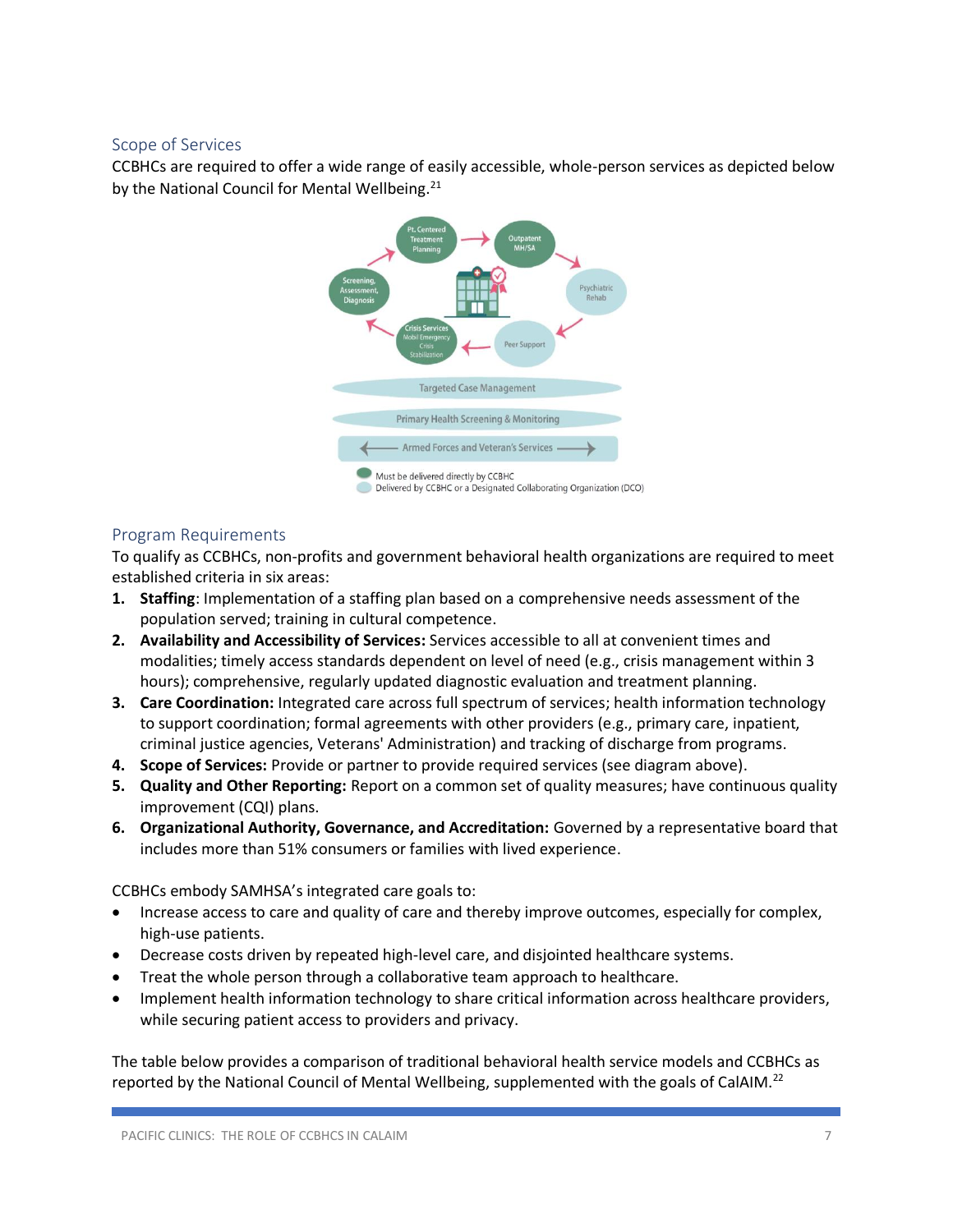| <b>Comparing Traditional Behavioral Health Service Models, CCBHCs, and CalAIM</b> |                                                                                                                                                                                                                                                             |                                                                                                                                                                                                                                                                                                                 |                                                                                                                                                                                                                                                                                                                                           |  |
|-----------------------------------------------------------------------------------|-------------------------------------------------------------------------------------------------------------------------------------------------------------------------------------------------------------------------------------------------------------|-----------------------------------------------------------------------------------------------------------------------------------------------------------------------------------------------------------------------------------------------------------------------------------------------------------------|-------------------------------------------------------------------------------------------------------------------------------------------------------------------------------------------------------------------------------------------------------------------------------------------------------------------------------------------|--|
|                                                                                   | <b>Traditional Model</b>                                                                                                                                                                                                                                    | <b>CCBHC Delivery Model</b>                                                                                                                                                                                                                                                                                     | <b>CalAIM Goals</b>                                                                                                                                                                                                                                                                                                                       |  |
| <b>Access to</b><br>Care                                                          | Low reimbursement rates result in workforce<br>shortages, inability to recruit and retain<br>qualified staff, and limited capacity to meet<br>the demand for treatment, resulting in clinics<br>turning away patients or placing them on long<br>waitlists. | CCBHCs are required to serve everyone,<br>regardless of geographic location or ability to<br>pay. Nationally, CCBHCs reported an aggregate<br>increase of 17% in patient caseload. <sup>23</sup>                                                                                                                | CalAIM seeks to improve the timeliness of access to<br>appropriate services and address SDoH barriers that<br>impede access. <sup>24</sup> Similar to CCBHC models, CalAIM<br>will take a "no wrong door" perspective. <sup>16</sup>                                                                                                      |  |
| <b>Wait Times</b>                                                                 | Wait times from referral to first appointment<br>average 48 days at community-based<br>behavioral health clinics. <sup>23,24</sup>                                                                                                                          | Timeliness of services is a key component of<br>CCBHCs. For routine needs, 50% of CCBHCs<br>offer same-day access to services, 84% within<br>one week, and 93% offer access within 10 days<br>or less <sup>24</sup>                                                                                             | While CalAIM seeks to improve timeliness of services,<br>wait times are not explicitly addressed in current<br>CalAIM documentation.                                                                                                                                                                                                      |  |
| <b>Quality Care</b>                                                               | Services vary widely between clinics with little<br>guarantee that clients will have access to high<br>quality, comprehensive care.                                                                                                                         | CCBHCs are required to provide Evidence-Based<br>Practices across a comprehensive array of<br>services including 24/7 crisis services,<br>integrated health care, care coordination,<br>medication-assisted treatment (MAT), peer and<br>family support and care coordination.                                  | The move toward value-based-systems of care will<br>stress the use of effective and efficient interventions<br>for various populations and problem areas. <sup>16</sup>                                                                                                                                                                   |  |
| <b>Quality</b><br><b>Measures</b>                                                 | Inconsistent quality measures across states,<br>communities, and grant programs.                                                                                                                                                                            | CCBHCs are required to report on standardized<br>quality metrics.                                                                                                                                                                                                                                               | There is a focus on quality (e.g., Quality Improvement<br>Program) to demonstrate the value of services<br>offered and determine how to lower the cost of<br>services while still providing high-quality care. <sup>16</sup>                                                                                                              |  |
| <b>Crisis</b><br><b>Services</b>                                                  | Crisis services provide necessary assessment,<br>screening, triage, counseling, and referral<br>services to individuals in need, but vary<br>statewide due to limited reimbursement.                                                                        | All CCBHCs offer 24/7 access to crisis care,<br>including mobile crisis teams, ensuring<br>individuals of all ages receive the care they<br>need and avoid unnecessary hospitalizations;<br>91% engage in innovative practices in<br>partnership with hospitals, first responders, and<br>others. <sup>24</sup> | CalAIM seeks to increase availability and access to<br>crisis interventions and stabilization, including<br>enhanced call centers mobile crisis teams, and<br>intensive outpatient services as well as acute short-<br>term stays in psychiatric hospitals, and residential<br>treatment and crisis stabilization settings. <sup>16</sup> |  |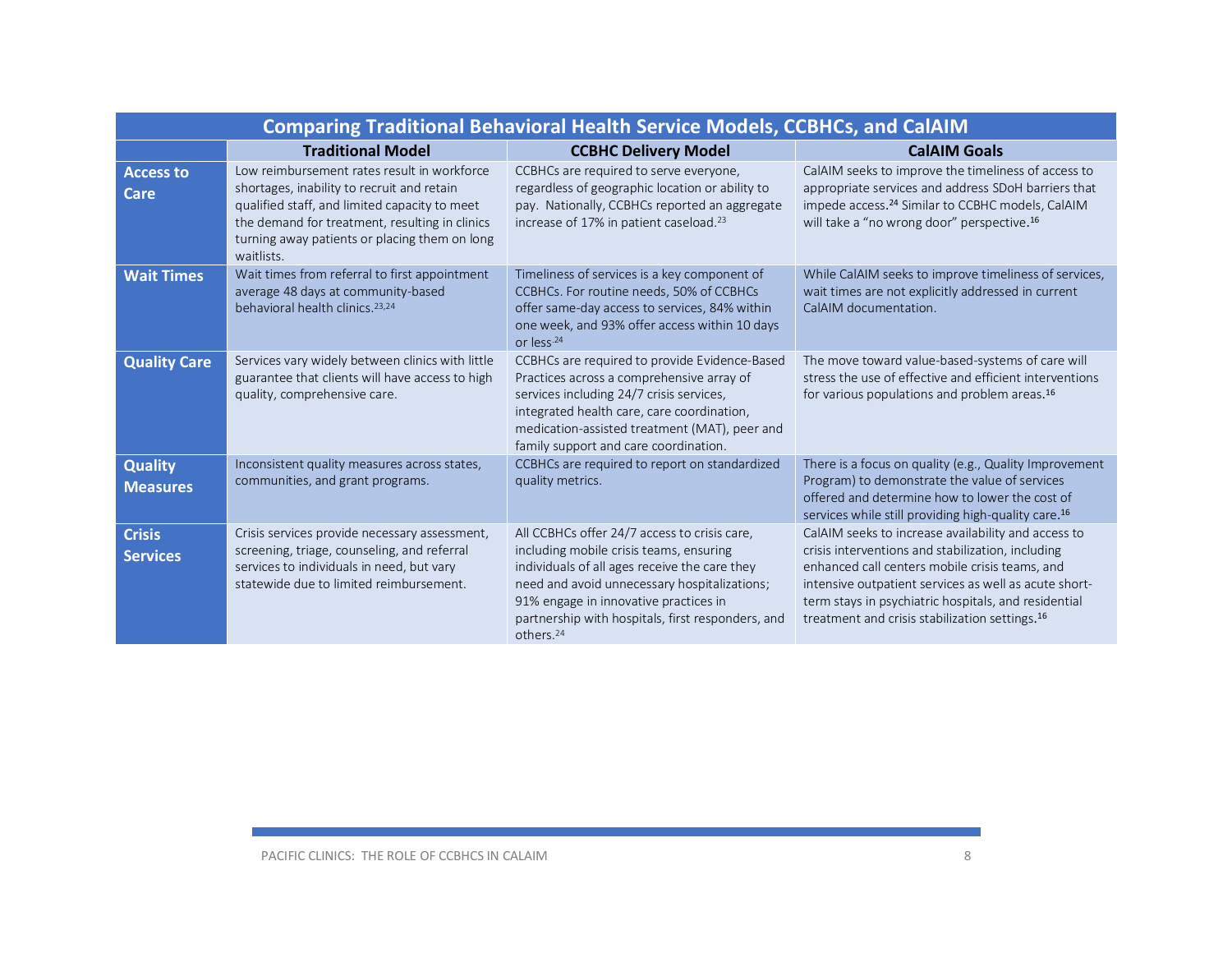| <b>Comparing Traditional Behavioral Health Service Models, CCBHCs, and CalAIM</b> |                                                                                                                                                                                                                                                |                                                                                                                                                                                                                                                                                                                                                                                                                                             |                                                                                                                                                                                                                          |  |
|-----------------------------------------------------------------------------------|------------------------------------------------------------------------------------------------------------------------------------------------------------------------------------------------------------------------------------------------|---------------------------------------------------------------------------------------------------------------------------------------------------------------------------------------------------------------------------------------------------------------------------------------------------------------------------------------------------------------------------------------------------------------------------------------------|--------------------------------------------------------------------------------------------------------------------------------------------------------------------------------------------------------------------------|--|
|                                                                                   | <b>Traditional Model</b>                                                                                                                                                                                                                       | <b>CCBHC Delivery Model</b>                                                                                                                                                                                                                                                                                                                                                                                                                 | <b>CalAIM Goals</b>                                                                                                                                                                                                      |  |
| <b>Care</b><br><b>Coordination</b>                                                | Traditional reimbursement does not cover<br>care coordination services. Integration of<br>care is rare within traditional models of<br>service.                                                                                                | CCBHCs coordinate care with hospitals, schools,<br>criminal justice agencies and other providers to<br>improve health outcomes and reduce use of<br>emergency room and inpatient facilities; 95% of<br>CCBHCs are engaged in one or more innovative<br>practices in collaboration with law enforcement<br>(LE) and criminal justice (CJ) agencies. <sup>24</sup>                                                                            | ECM programs will connect consumers to the<br>proper services for integrated whole-person care<br>and create better linkages and coordination<br>between the various health and social service<br>systems. <sup>16</sup> |  |
| <b>Social</b><br><b>Determinants</b><br>and Risks                                 | Traditional models do not necessarily work<br>to identify and account for these factors.<br>SDoH and risk factors are often talked<br>about but there is no structural linkage or<br>responsibility to incorporate factors into<br>care model. | CCBHC models aim to develop services that<br>account for social determinants - examine the<br>impact that these issues have on accessing<br>needed services. Part of the "no wrong door"<br>philosophy; 75% off CCBHCs screen for unmet<br>social needs that affect health. <sup>24</sup>                                                                                                                                                   | CS services will reduce disparities in care by<br>identifying and addressing the social determinants<br>that limit access to and utilization of appropriate<br>and effective services. <sup>16</sup>                     |  |
| <b>Substance Use</b><br><b>Services</b>                                           | Nationally, only 56% of substance use<br>treatment facilities offer access to one or<br>more types of Medication Assisted<br>Treatment (MAT). <sup>24,25</sup>                                                                                 | 89% of CCBHCS offer MAT, the "gold-standard"<br>in substance use treatment, and peer support<br>services are one of the nine required services. <sup>24</sup>                                                                                                                                                                                                                                                                               | Drug Medi-Cal will be integrated into CalAIM. MAT<br>will serve as a central evidence-based practice in<br>the treatment of substance use. <sup>16</sup>                                                                 |  |
| <b>Payment</b>                                                                    | Fee-for-service models pervade business<br>as usual. Must be eligible for and enrolled<br>in Medi-Cal or Medicare programs.                                                                                                                    | CCBHCs establish a sustainable payment model<br>(prospective payment) that ends reliance on<br>time-limited grants. Long-term sustainability for<br>these models relies on eventually developing a<br>managed care approach. However, CCBHC-<br>Expansion grant recipients do not have this<br>sustainable payment structure. 81% of CCBHCs<br>are, or plan on, negotiating PPS or alternative<br>models with private payers. <sup>24</sup> | CalAIM begins to move Medi-Cal away from fee-<br>for-service reimbursement toward value-based<br>arrangements with financial alignment between<br>health plans and provider organizations. <sup>16</sup>                 |  |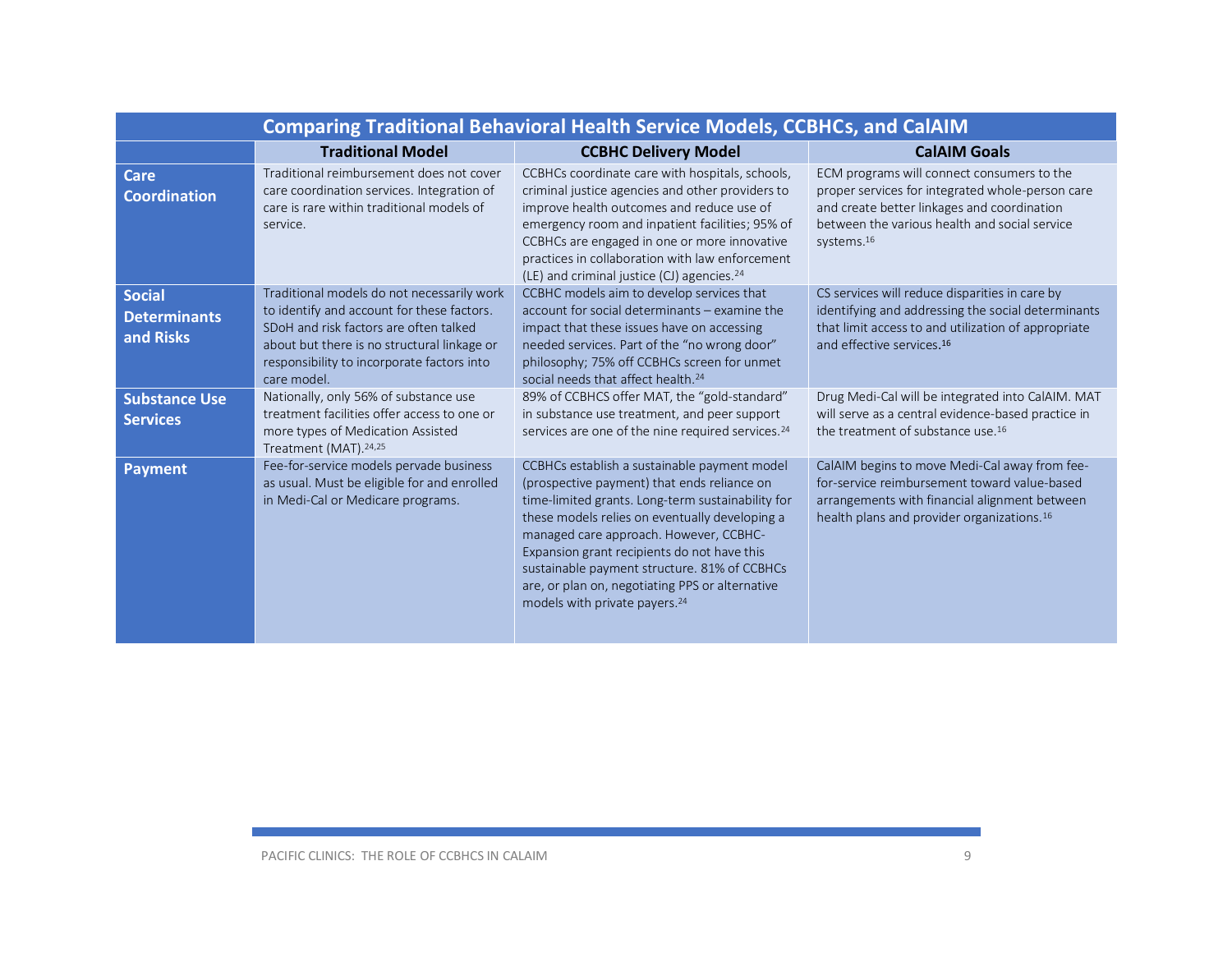### <span id="page-10-0"></span>CCBHCs in California

As of July 2021, there are 15 CCBHCs in California (430 total in 43 states). As illustrated below, 14 of the CCBHCs are in Southern California counties (Los Angeles County, Orange, Riverside, San Bernardino, San Diego, and Santa Barbara) and one in Northern California (Santa Clara). Additional information about the locations of organizations utilizing the CCBHC model in California and across the country can be found at [The](https://www.thenationalcouncil.org/ccbhc-success-center/ccbhc-locator/https:/www.thenationalcouncil.org/ccbhc-success-center/ccbhc-locator/)  [National Council for Wellbeing's CCBHC Success Center](https://www.thenationalcouncil.org/ccbhc-success-center/ccbhc-locator/https:/www.thenationalcouncil.org/ccbhc-success-center/ccbhc-locator/).



\*This map does not include July 2021 Expansion Grantees\*

FQHCs are community-based health care providers that receive funds from the Health Resources and Service Administration (HRSA) Health Center Program to provide primary care services in underserved areas. The majority of funding for FQHCs comes from [Medicaid](https://www.bing.com/search?q=Medicaid&filters=sid%3a86da46fc-d681-ec54-b017-53f1c5c0b1b0&form=ENTLNK) (44%) and Section 330 grants (18%). Not all CBOs are FQHCs. CBOs tend to contract with counties, or health plans for their primary revenue source and do not have Section 330 funding to cover services not allowable by other payers.

The CCBHC requirements are well-aligned with the new statewide Enhanced Care Management (ECM) benefit and Community Support (CS) services to be implemented under CalAIM. The benefit target population already includes persons with SMI, SED, and SUD with co-occurring health conditions. The CCBHC Prospective Payment System methodology is better suited to cover the wide variety of activities that are required to execute enhanced care management and population health management that are not included in the current available fee-for-service billing units. The CCBHC methodology has been implemented through managed care in other states.

### <span id="page-10-1"></span>"No Wrong Door" Consortium Approach: A Joint Venture for Collective Impact

Pacific Clinics (PC) was one of five pioneering CCBHCs in California and to date, the only one in the northern region. The agency's CCBHC operates as a consortium under a joint venture agreement between School Health Clinics of Santa Clara County (SHC) and Pacific Clinics (PC). Services are available at five SHC Federally Qualified Health Centers (FQHC) across Santa Clara County. PC enhances SHC's existing primary care provision by integrating mental health, substance abuse, and care management services with the Collaborative Care Model to achieve the goal of seamless whole-person care *(Figures 1 and 2)*. Collaborative Care is an evidence-based approach that aims to improve consumer outcomes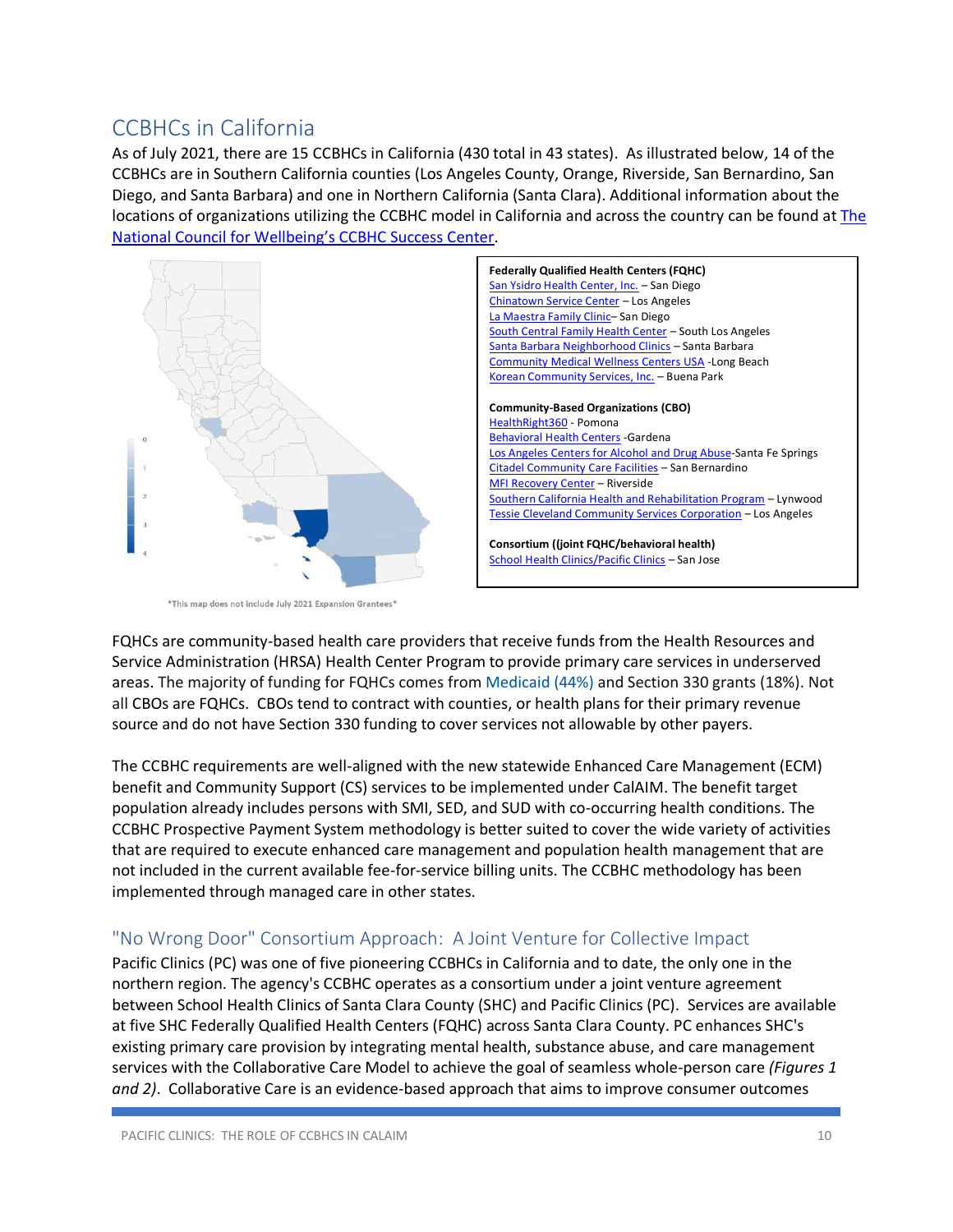through inter-professional cooperation between Behavioral Care Managers (BCMs), consulting psychiatrists, and primary care providers who prescribe psychiatric medications. Extensive research has demonstrated that relative to usual care, the Collaborative Care Model is more effective at reducing mental health symptoms; chronic illnesses; improving functioning, quality of life, and consumer and provider satisfaction; and saving on healthcare costs.<sup>26,27,28</sup>

Although Santa Clara County is home to Silicon Valley and has a relatively high median household income (\$133,076 in 2019),<sup>29</sup> income inequality and cost of living have drastically increased in recent years, exacerbated by COVID-19. The Consortium CCBHC's consumer population is considered a Medically Underserved Population for primary care by the Health Resources & Services Administration. Consumers are largely low-income, ~80% Latinx-a-o, and recent immigrants with limited English proficiency. While all ages are served, about two-thirds are youth under 18. About a third are uninsured.



*Figure 1. CCBHC consortium across three organizations with different specialties.* 



*Figure 2. Example of the integrated care workflow.*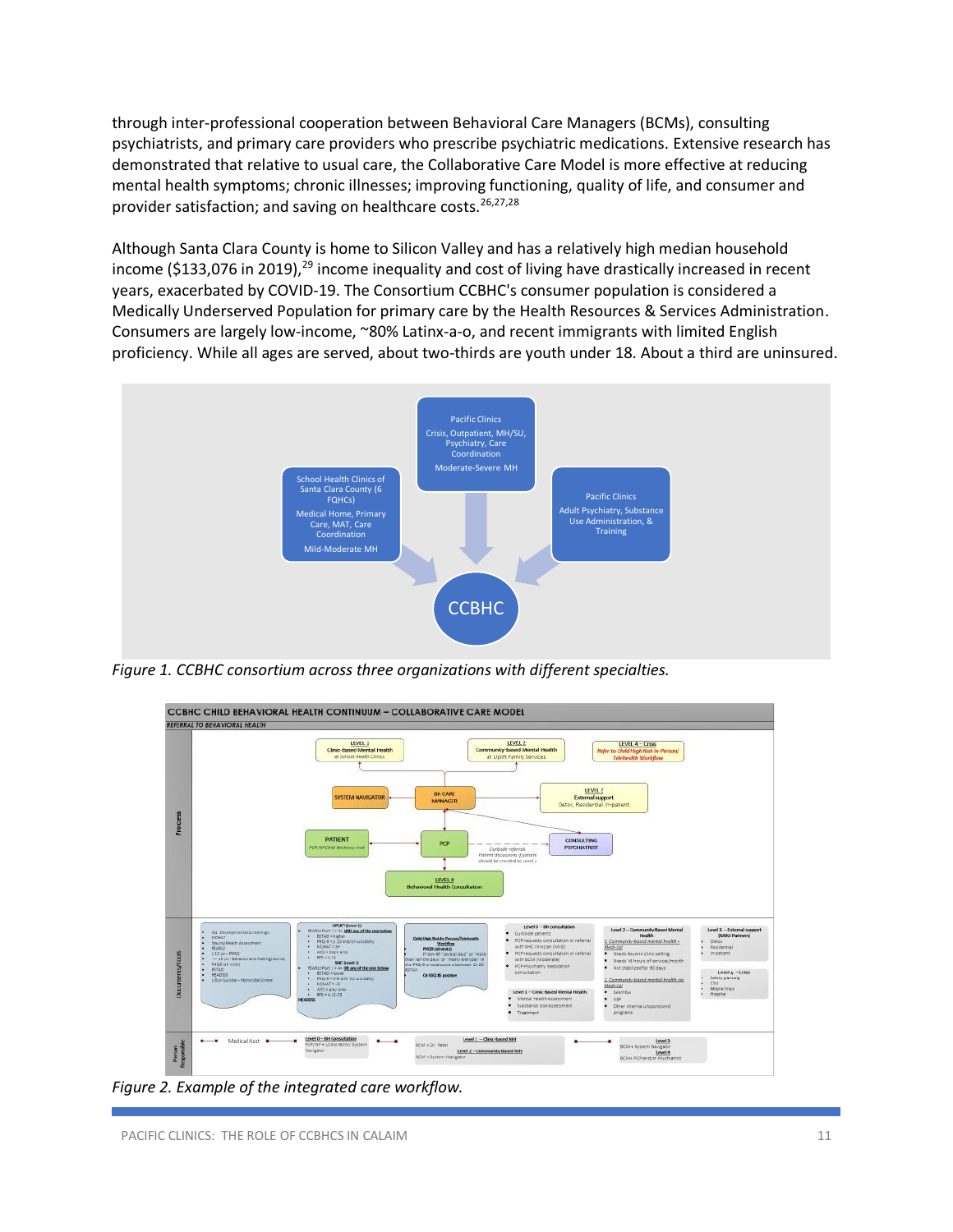*Experiences in the behavioral health system*: Monica is an 18-year-old Black female who has trouble concentrating, constantly feels "as if something awful might happen" and has panic attacks that result in nausea and feeling shaky and irritated. She is unable to leave home without support from a friend or her dog. She also complains of difficulty falling and staying asleep. She has experienced "constant worrying" since age 8 in response to her mother's boyfriend frequent threats to kidnap her. Her "constant worrying" increased and intensified at age 12 when her mother began to abuse substances and was incarcerated.

In the **fragmented system**, Monica seeks for help with her primary care physician (PCP) who prescribes psychotropic medication and refers her for mental health treatment. The only therapist in the clinic has a full caseload and refers her to the county system. Monica is told there is a 6 week wait for an assessment.

In the **CCBHC**, Monica is referred to mental health and psychiatry services by her PCP after screening positive for anxiety and depression. At intake, her Patient Health Questionnaire-9 (PHQ-9) score was 19 (moderately severe depression) and Generalized Anxiety Disorder-7 (GAD-7) score was 18 (severe anxiety). Her primary care physician consulted with a Behavioral Care Manager (BCM) via phone (due to COVID-19 protocols) that same day, a referral was made, and the Behavioral Care Manager (BCM), a licensed clinician contacts Monica and discusses her care with the team that include a psychiatrist and System Navigator/Rehabilitation Specialists. The next day, Monica's PCP prescribes Escitalopram (Lexapro) and she continues working with her BCM weekly to identify triggers and learning coping skills such as deep breathing exercises to help decrease her anxiety.

Within 2 weeks, Monica reports feeling less anxious as evidenced by the ability to go to a restaurant and get through a whole meal without needing to leave due to anxiety, something she was not able to do the past year. Further evidence is reflected in subsequent PHQ-9 and GAD-7 measures, which dropped to 6 (mild depression) and 7 (mild anxiety), respectively. Moreover, Monica is now able to go on walks by herself and concentrate while working on school assignments. After implementing a sleep hygiene routine, Monica now reports having an easier time falling and staying asleep. After two months of coordinated care, Monica was able to take a 10-hour train ride by herself to see family, is doing well academically and now looks forward to her job interview.

### <span id="page-12-0"></span>Pacific Clinics CCBHC Consortium Outcomes

Positive evidence is emerging with CCBHC Consortium services. Within the first 12 months of operations:

- **2,943** primary care patients were screened for behavioral health
- Primary care providers referred **324 (11%)** patients to behavioral health services
- **234 (72%** of referred patients) enrolled in services

Overall, 8.0% of screened CCBHC patients enrolled in services, a higher penetration rate than the 5.6% overall percentage of Medi-Cal beneficiaries receiving mental health services in Santa Clara County.<sup>30</sup>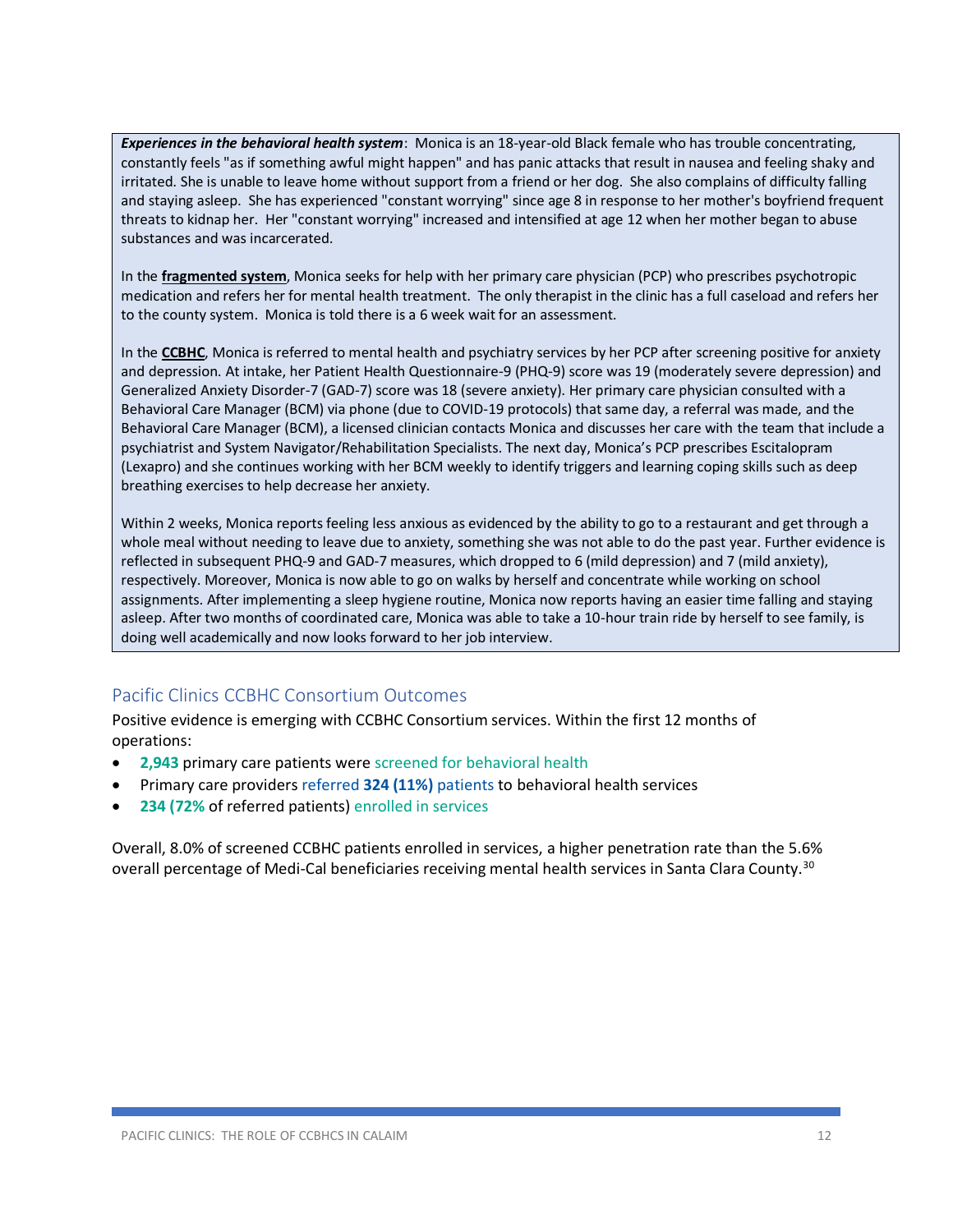#### *Integration of Physical and Behavioral Health Care*



In addition, launching the CCBHC allowed for more comprehensive screening of other common behavioral health concerns, including adverse childhood experiences (ACEs), anxiety, suicidality, substance abuse, and conduct problems. In its first 12 months, the CCBHC administered 10,670 behavioral health screeners to 2,943 patients.

#### *Clinical and Community Outcomes*



100% Percent of Consumers Percent of Consumers 97% 100% 100% 76% 83% 100% 69% 75% 0% \*Retained in the community \*Had a stable place to live \*Attending school regularly \*Had no involvement with and/or currently the criminal justice system employed/retired Baseline Second Interview

**CCBHC consumers improved or maintained their stability within the community.**

#### *Consumer Access to Care and Satisfaction with Services*

- **65%** of consumers were contacted within 1 day or less of their referral for behavioral health services.
- **74%** of consumers were enrolled in services within 10 days of their referral.
- **90%** of consumers receiving behavioral health services reported high satisfaction.

*We love this clinic. My daughter was treated like a little princess.*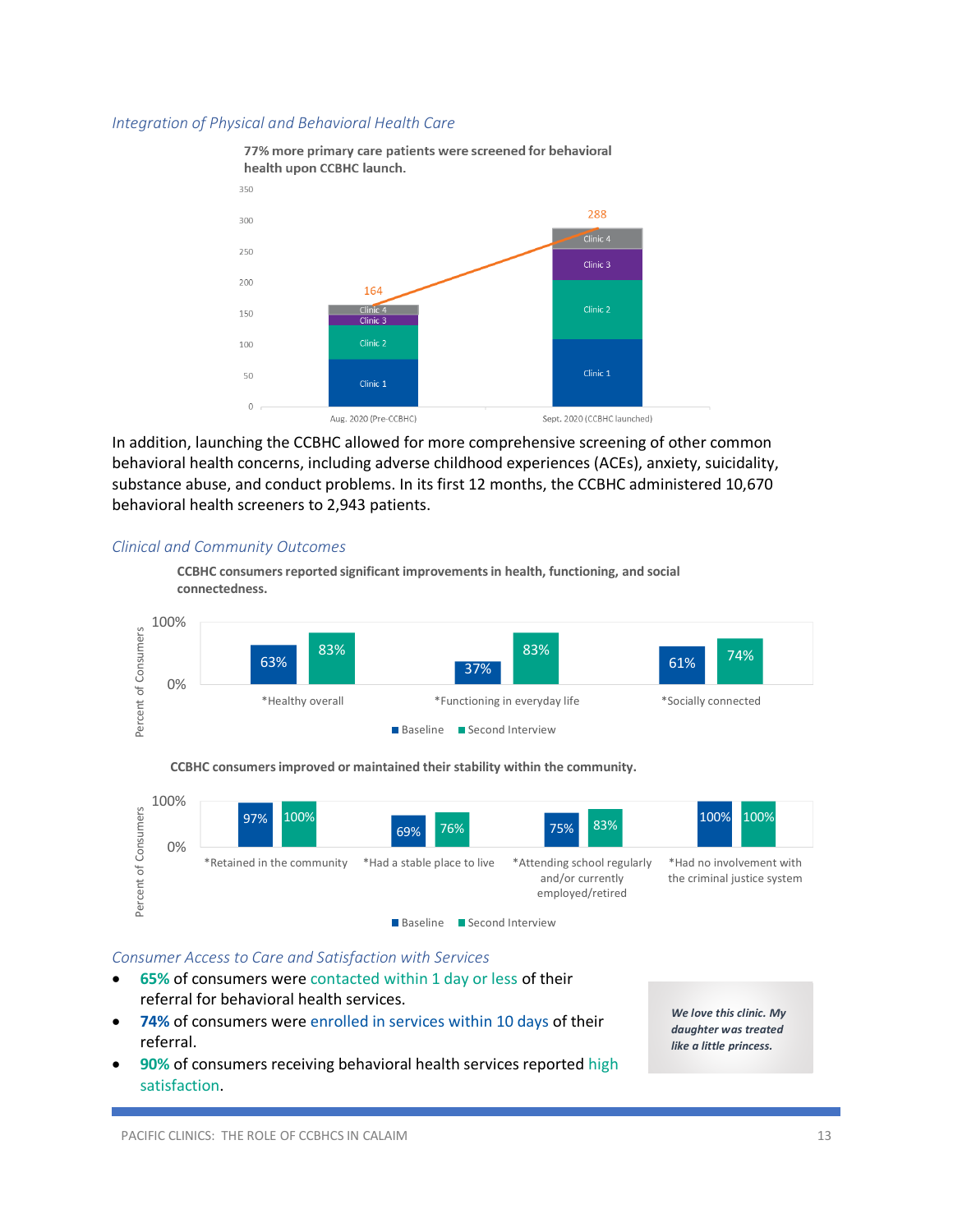#### *Staff Satisfaction with Services*

CCBHC primary care and behavioral health staff are highly satisfied with the model.



**91%** of CCBHC behavioral health staff reported high satisfaction with their work.

**STAFF SATISFACTION**: "*Working within the CCBHC has been so inspiring. Being able to reach patients in the community that have never even thought of seeking support for mental health has been my favorite part. Because of the collaboration with SHC and PC, these patients can be screened for mental health concerns and connected to the team for support within the same day*." -Lyniece Diggs, CCBHC Clinical Program Manager and Behavioral Care Manager

### <span id="page-14-0"></span>Sustainability

States participating in the CCBHC demonstration grants receive Prospective Payment System (PPS) funding which provides sustainable revenue. However, California grantees have CCBHC expansion grants that do not include sustainable PPS funding. While there is immense interest among behavioral health providers to become CCBHCs, the current structure in California does not support the growth of CCBHCs among community-based behavioral health providers. Behavioral health organizations that currently meet criteria as CCBHCs are at-risk of decreasing.

The SAMHSA CCBHC-Expansion grant allows awardees the following:

- Staffing to "start-up" the CCBHC (e.g., Project Director, Evaluator) and start to provide services not previously provided (e.g., Collaborative Care, Medication Assisted Treatment) while more sustainable funding is established.
- Establish the foundation from which to expand and enhance services (e.g., develop Memorandum of Understanding with other organizations).
- One-time cost to support on-going CCBHC operations (e.g., enhancement to Electronic Health Records, equipment for telehealth).

Substantial research exists to suggest that social determinants of health, including access to housing, nutrition, and transportation, can influence health outcomes and health care use for vulnerable populations. Yet adequate, sustainable financing for interventions that improve social determinants of health has eluded most US communities. COVID-19 intensified these issues. Without sustainable funding beyond the term of the grant, the following services are potentially threatened:

- System navigation and care management for to address SDoH for populations that do not meet CalAIM criteria for ECM or CS.
- Integrated outpatient substance use services.
- Capacity building and professional development in a new CalAIM model.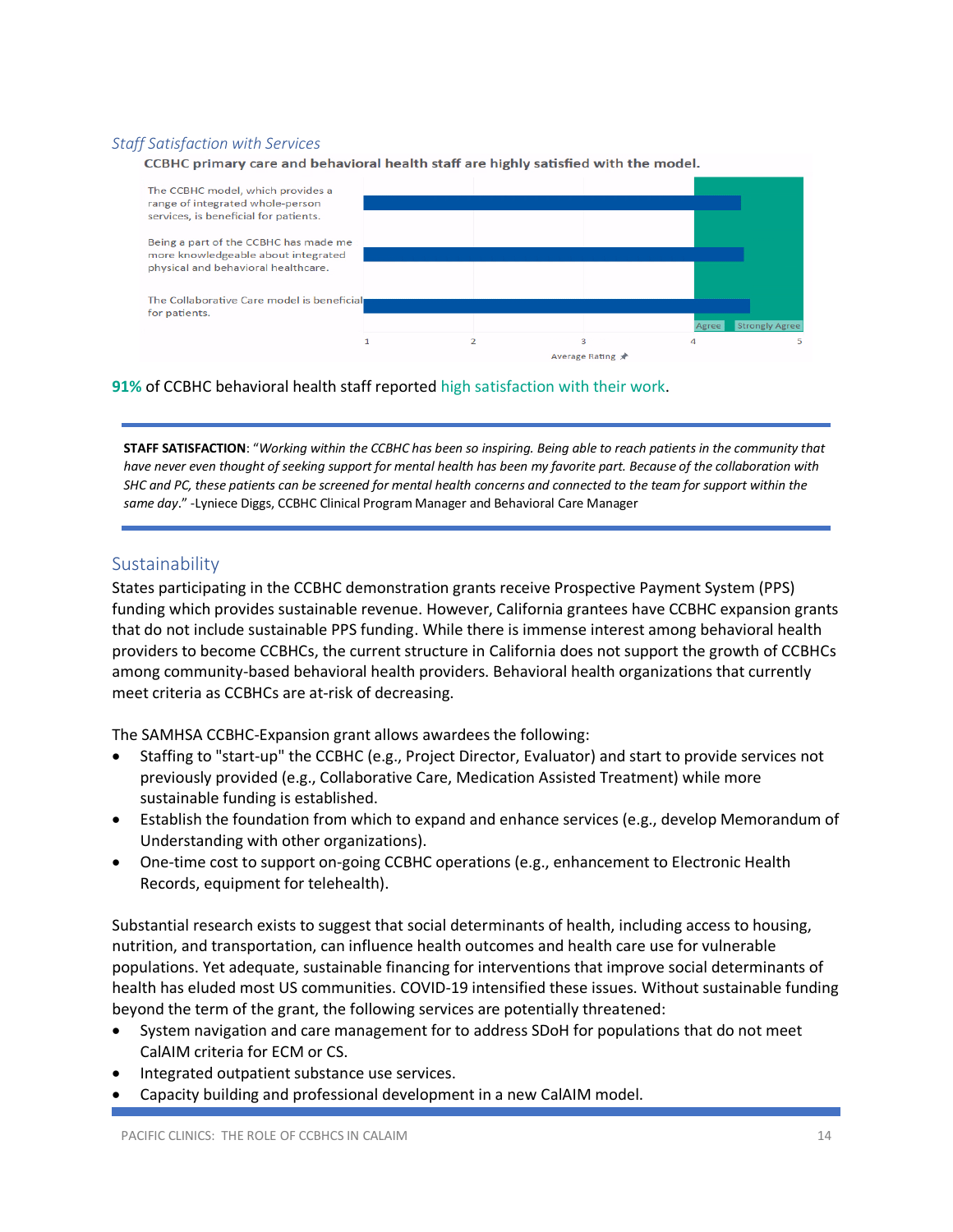• Comprehensive behavioral health services for uninsured and underinsured.

Implementation of CalAIM's ECM and CS will provide sustainable funding to support those specific populations. However, without additional funding, those in need of care management and who do not meet criteria for CalAIM will be left behind.

### <span id="page-15-0"></span>Call to Action

We applaud the efforts towards CalAIM. However, it is worth noting that there are populations excluded from this benefit. For example:

- Communities of color that do not meet criteria for Medi-Cal and yet have historically been impacted by an unjust system.
- Children with Autism with co-occurring mental health and substance use disorder and/or complex medical conditions.
- Young adults with multiple risk factors (e.g., history of trauma) that can be addressed in the community if such services were available to prevent frequent Emergency Department visits.

CCBHCs can be a solution to address these gaps. As illustrated above, there is a high degree of overlap and alignment between CalAIM and CCBHCs. Support of the CCBHCs would address immediate needs of populations that are not yet fully included in the initial implementation CalAIM and provide critical services to populations that will not have immediate access to ECM and CS. In essence, CCBHCs could serve as the foundation of a more robust healthcare system and immediately fill critical gaps in care as the state implements CalAIM services over time.

Below are policy recommendations in which CCBHCs can be integrated into CalAIM:

- **1. Advocate for The Excellence in Mental Health and Addiction Treatment Act** Passage of the Excellence Act would allow California to apply to join the CCBHC Medicaid demonstration where the state would get an enhanced Medicaid match (69.34%) for those clinics included in their application for Medicaid clients. This option would result in the state saving money without changing any policies or requiring state funds from its legislature; AND/OR;
- **2. Draft a State Plan Amendment (SPA) for California's Medicaid Program- Options**
	- a. California could establish CCBHC as a Medicaid Provider Type through a State Plan Amendment (SPA). Link to examples of other state Here are links to the SPA: [Minnesota,](https://nam10.safelinks.protection.outlook.com/?url=https%3A%2F%2Fwww.medicaid.gov%2Fmedicaid%2Fspa%2Fdownloads%2FMN-20-0016.pdf&data=04%7C01%7C%7Cdde10cb6e636406741f508d968b2ac06%7C950dc2e1845c422fabe21cdbfab05297%7C0%7C0%7C637655938881449666%7CUnknown%7CTWFpbGZsb3d8eyJWIjoiMC4wLjAwMDAiLCJQIjoiV2luMzIiLCJBTiI6Ik1haWwiLCJXVCI6Mn0%3D%7C1000&sdata=me8OnvGYxLIKHsoJQBo6XKgAiLjSUmKn%2FPKFngbMCV8%3D&reserved=0) [Missouri,](https://nam10.safelinks.protection.outlook.com/?url=https%3A%2F%2Fwww.medicaid.gov%2Fsites%2Fdefault%2Ffiles%2FState-resource-center%2FMedicaid-State-Plan-Amendments%2FDownloads%2FMO%2FMO-19-0007.pdf&data=04%7C01%7C%7Cdde10cb6e636406741f508d968b2ac06%7C950dc2e1845c422fabe21cdbfab05297%7C0%7C0%7C637655938881459622%7CUnknown%7CTWFpbGZsb3d8eyJWIjoiMC4wLjAwMDAiLCJQIjoiV2luMzIiLCJBTiI6Ik1haWwiLCJXVCI6Mn0%3D%7C1000&sdata=mYLdGgzdCFdOBAivUy3i%2BtyzwlzTPIuNvnqrcve1%2Bz8%3D&reserved=0) [Nevada,](https://nam10.safelinks.protection.outlook.com/?url=https%3A%2F%2Fwww.medicaid.gov%2Fmedicaid%2Fspa%2Fdownloads%2Fnv-20-0011.pdf&data=04%7C01%7C%7Cdde10cb6e636406741f508d968b2ac06%7C950dc2e1845c422fabe21cdbfab05297%7C0%7C0%7C637655938881459622%7CUnknown%7CTWFpbGZsb3d8eyJWIjoiMC4wLjAwMDAiLCJQIjoiV2luMzIiLCJBTiI6Ik1haWwiLCJXVCI6Mn0%3D%7C1000&sdata=VLVfRV9Z2wnee2JVav3gbdm297Q6IFqobBTZIHL8GDM%3D&reserved=0) and [Oklahoma.](https://nam10.safelinks.protection.outlook.com/?url=https%3A%2F%2Fwww.medicaid.gov%2Fmedicaid%2Fspa%2Fdownloads%2FOK-20-0033.pdf&data=04%7C01%7C%7Cdde10cb6e636406741f508d968b2ac06%7C950dc2e1845c422fabe21cdbfab05297%7C0%7C0%7C637655938881459622%7CUnknown%7CTWFpbGZsb3d8eyJWIjoiMC4wLjAwMDAiLCJQIjoiV2luMzIiLCJBTiI6Ik1haWwiLCJXVCI6Mn0%3D%7C1000&sdata=ht4YTCj%2BJw72FeajNT9BVR6sB56Ired15J09yv2zbUI%3D&reserved=0)
	- **b. Legislative Action**: The legislature could craft legislation to mandate the state to draft the State Plan Amendment (SPA). The legislature could include a budget allocation to support the state. Examples of two states that recently passed legislation to do this: [Kansas](https://nam10.safelinks.protection.outlook.com/?url=http%3A%2F%2Fwww.kslegislature.org%2Fli%2Fb2021_22%2Fmeasures%2Fhb2208%2F&data=04%7C01%7C%7Cdde10cb6e636406741f508d968b2ac06%7C950dc2e1845c422fabe21cdbfab05297%7C0%7C0%7C637655938881469579%7CUnknown%7CTWFpbGZsb3d8eyJWIjoiMC4wLjAwMDAiLCJQIjoiV2luMzIiLCJBTiI6Ik1haWwiLCJXVCI6Mn0%3D%7C1000&sdata=KqxQfSNijQILkslbhnwwn8aa17whq5rjUxSidFn%2FFDQ%3D&reserved=0) and [Illinois.](https://nam10.safelinks.protection.outlook.com/?url=https%3A%2F%2Fwww.ilga.gov%2Flegislation%2FBillStatus.asp%3FDocNum%3D2294%26GAID%3D16%26DocTypeID%3DSB%26SessionID%3D110%26GA%3D102&data=04%7C01%7C%7Cdde10cb6e636406741f508d968b2ac06%7C950dc2e1845c422fabe21cdbfab05297%7C0%7C0%7C637655938881479536%7CUnknown%7CTWFpbGZsb3d8eyJWIjoiMC4wLjAwMDAiLCJQIjoiV2luMzIiLCJBTiI6Ik1haWwiLCJXVCI6Mn0%3D%7C1000&sdata=alPqCkScZLLhwoA5eg7VXZYHgraqeEw7dLktnT%2FwsnI%3D&reserved=0) [Maine](https://nam10.safelinks.protection.outlook.com/?url=http%3A%2F%2Flegislature.maine.gov%2Fdoc%2F6744&data=04%7C01%7C%7Cdde10cb6e636406741f508d968b2ac06%7C950dc2e1845c422fabe21cdbfab05297%7C0%7C0%7C637655938881479536%7CUnknown%7CTWFpbGZsb3d8eyJWIjoiMC4wLjAwMDAiLCJQIjoiV2luMzIiLCJBTiI6Ik1haWwiLCJXVCI6Mn0%3D%7C1000&sdata=HCRyBs8xMOrbVXE3nbH9cvDpu13mQAhL01sk1zliRfE%3D&reserved=0)  [allocated funding](https://nam10.safelinks.protection.outlook.com/?url=http%3A%2F%2Flegislature.maine.gov%2Fdoc%2F6744&data=04%7C01%7C%7Cdde10cb6e636406741f508d968b2ac06%7C950dc2e1845c422fabe21cdbfab05297%7C0%7C0%7C637655938881479536%7CUnknown%7CTWFpbGZsb3d8eyJWIjoiMC4wLjAwMDAiLCJQIjoiV2luMzIiLCJBTiI6Ik1haWwiLCJXVCI6Mn0%3D%7C1000&sdata=HCRyBs8xMOrbVXE3nbH9cvDpu13mQAhL01sk1zliRfE%3D&reserved=0) so that the State could hire staff to think through a CCBHC SPA process. California can also utilize Mental Health Block Grant dollars for technical assistance to set-up the CCBHC model. The following is [a link to a recent letter from SAMHSA supporting such an effort.](https://nam10.safelinks.protection.outlook.com/?url=https%3A%2F%2Fwww.azahcccs.gov%2FAHCCCS%2FDownloads%2FInitiatives%2FARPA%2FSAMHSABlockGrantGuidanceforARPfunding.pdf&data=04%7C01%7C%7Cdde10cb6e636406741f508d968b2ac06%7C950dc2e1845c422fabe21cdbfab05297%7C0%7C0%7C637655938881479536%7CUnknown%7CTWFpbGZsb3d8eyJWIjoiMC4wLjAwMDAiLCJQIjoiV2luMzIiLCJBTiI6Ik1haWwiLCJXVCI6Mn0%3D%7C1000&sdata=aO6Gon5L47Qvme6JySBnIWqRB8tY9Kaa8VdcIoPfZsE%3D&reserved=0) The benefit of this option is that the Return on Investment (ROI) impacts the non-Medicaid sectors (homeless services, criminal justice, and education), and waivers require cost neutrality within Medicaid.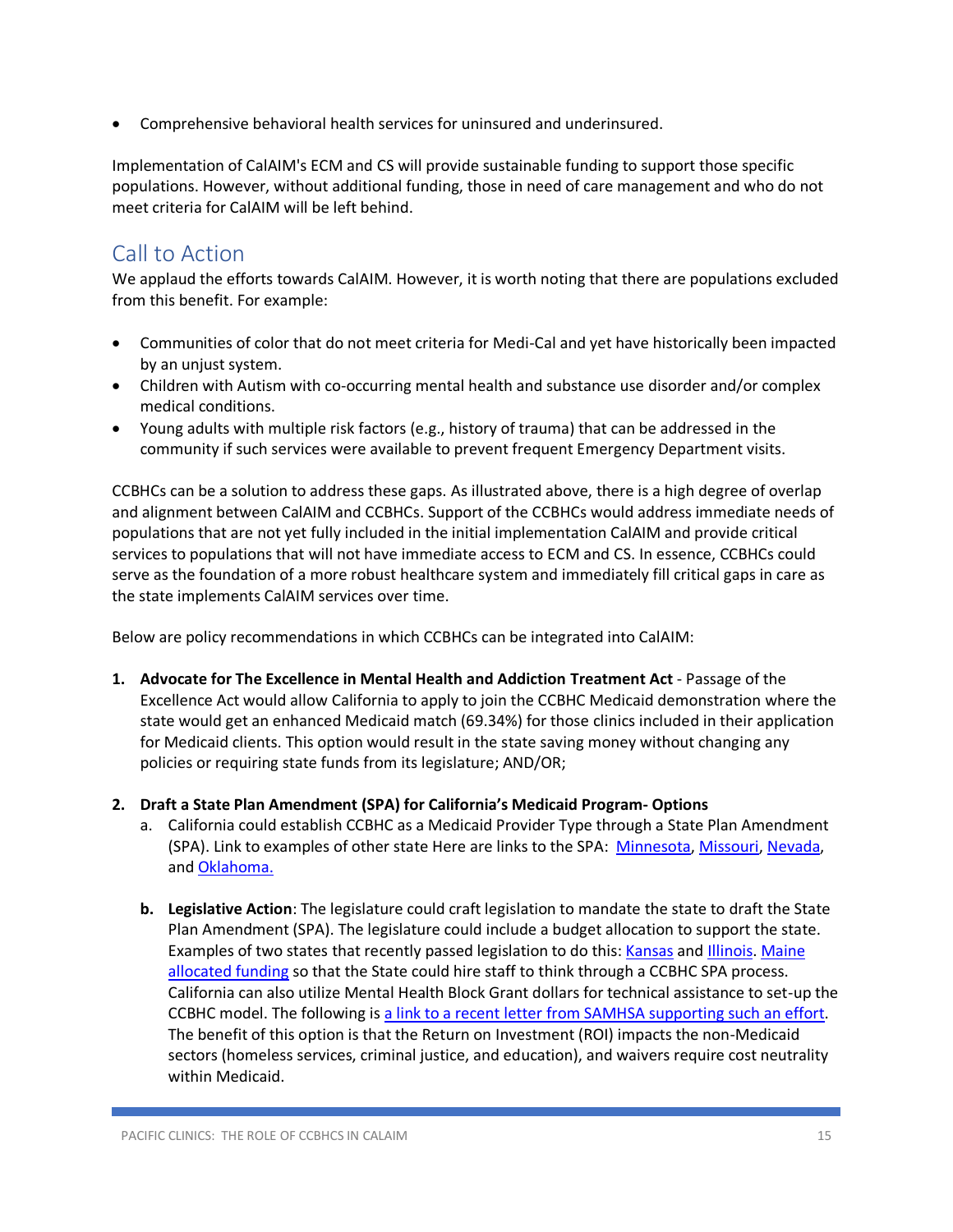**3. Section 1115 waiver:** This waiver may be an option to allow CCBHCs to operate as a pilot. CCBHC requirements and methodology would fit as part of a full integration pilot of physical health, behavioral health, and oral health under one contracted entity in a county or region. However, the requirement for cost neutrality within Medicaid is a consideration[. Texas](https://nam10.safelinks.protection.outlook.com/?url=https%3A%2F%2Fwww.hhs.texas.gov%2Fdoing-business-hhs%2Fprovider-portals%2Fbehavioral-health-services-providers%2Fcertified-community-behavioral-health-clinics&data=04%7C01%7C%7Cdde10cb6e636406741f508d968b2ac06%7C950dc2e1845c422fabe21cdbfab05297%7C0%7C0%7C637655938881469579%7CUnknown%7CTWFpbGZsb3d8eyJWIjoiMC4wLjAwMDAiLCJQIjoiV2luMzIiLCJBTiI6Ik1haWwiLCJXVCI6Mn0%3D%7C1000&sdata=DAFJV8NDfsBaiEvzD84GM0jruGbe%2BhJkaPRn7oQT5v8%3D&reserved=0) provides an example of the waiver because it was part of their entire health care system.

In summary, delivering access to high-quality whole-person care throughout California was an imperative prior to COVID-19. The pandemic has unmasked inequities but has also been a significant accelerator of change to address the structural inequities in the healthcare system. CCBHC requirements and methodology offer California and its managed care companies a proven defined and structured process for both involving providers and the delivery of CalAIM services (e.g., ECM, CS). CalAIM is timely as it provides a means to provide life-saving services. Inclusion of CCBHCs in California's reimagined behavioral health system can be instrumental in achieving the vision for CalAIM.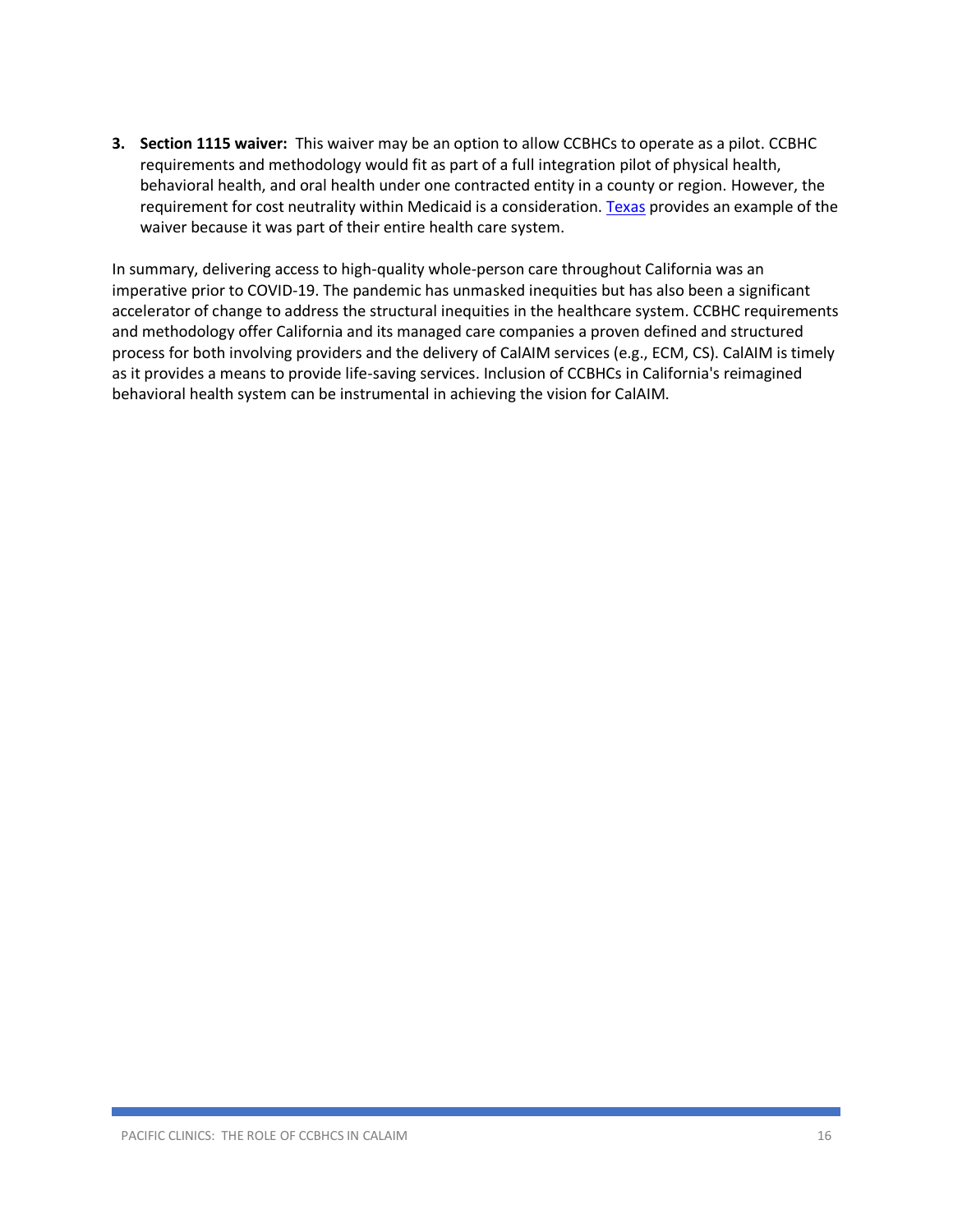### <span id="page-17-0"></span>References

<sup>1</sup> Centers for Disease Control and Prevention (2018). National Hospital Ambulatory Medical Care Survey: 2017 Emergency Department Summary Tables. U.S. Department of Health and Human Services. [https://www.cdc.gov/nchs/data/nhamcs/web\\_tables/2017\\_ed\\_web\\_tables-508.pdf](https://www.cdc.gov/nchs/data/nhamcs/web_tables/2017_ed_web_tables-508.pdf)

<sup>2</sup> Centers for Disease Control and Prevention (2017). National Ambulatory Medical Care Survey: 2016 National Summary Tables. U.S. Department of Health and Human Services. [https://www.cdc.gov/nchs/data/ahcd/namcs\\_summary/2016\\_namcs\\_web\\_tables.pdf](https://www.cdc.gov/nchs/data/ahcd/namcs_summary/2016_namcs_web_tables.pdf)

<sup>3</sup> Centers for Disease Control and Prevention (2021). Children's mental health. U.S. Department of Health and Human Services. Retrieved on 10/3/2021 from <https://www.cdc.gov/childrensmentalhealth/data.html>

<sup>4</sup> National Institute of Mental Health (2021). Mental health information. U.S. Department of Health and Human Services. Retrieved on 10/3/2021 from [https://www.nimh.nih.gov/health/statistics/mental](https://www.nimh.nih.gov/health/statistics/mental-illness.shtml)[illness.shtml](https://www.nimh.nih.gov/health/statistics/mental-illness.shtml)

<sup>5</sup> González, M. J. (2005). Access to mental health services: The struggle of poverty affected urban children of color. *Child and Adolescent Social Work Journal*, *22*, 245–256. <https://doi.org/10.1007/BF02679471>

6 Santiago, C. D., Kaltman, S., & Miranda, J. (2013). Poverty and mental health: How do low-income adults and children fare in psychotherapy? *Journal of Clinical Psychology*, *69*, 115-126. <https://doi.org/10.1002/jclp.21951>

<sup>7</sup> Park-Lee, E., Lipari, R. N., Hedden, S. L., Kroutil, L. A., & Porter, J. D. (2017, September). Receipt of Services for Substance Use and Mental Health Issues among Adults: Results from the 2016 National Survey on Drug Use and Health. NSDUH Data Review. Retrieved from <https://www.ncbi.nlm.nih.gov/books/NBK481724/>

<sup>8</sup> Holland K. M., Jones C., Vivolo-Kantor A. M., et al. (2021). Trends in US emergency department visits for mental health, overdose, and violence outcomes before and during the COVID-19 pandemic. *JAMA Psychiatry*, *202*, 372-379. <https://doi.org/10.1001/jamapsychiatry.2020.4402>

<sup>9</sup> Flaming, D., Orlando, A. W., Burns, P., & Pickens, S. (2021). Locked out: Unemployment and homelessness in the COVID economy. Economic Roundtable. <https://economicrt.org/publication/locked-out/>

<sup>10</sup> Centers for Disease Control and Prevention (2021). Anxiety and depression: Household Pulse Survey. U.S. Department of Health and Human Services. Retrieved on 10/6/2021 from <https://www.cdc.gov/nchs/covid19/pulse/mental-health.htm>

<sup>11</sup> Centers for Disease Control and Prevention (2021). National Health Interview Survey: Estimates of mental health symptomatology, by month of interview: United States, 2019. U.S. Department of Health and Human Services.<https://www.cdc.gov/nchs/data/nhis/mental-health-monthly-508.pdf>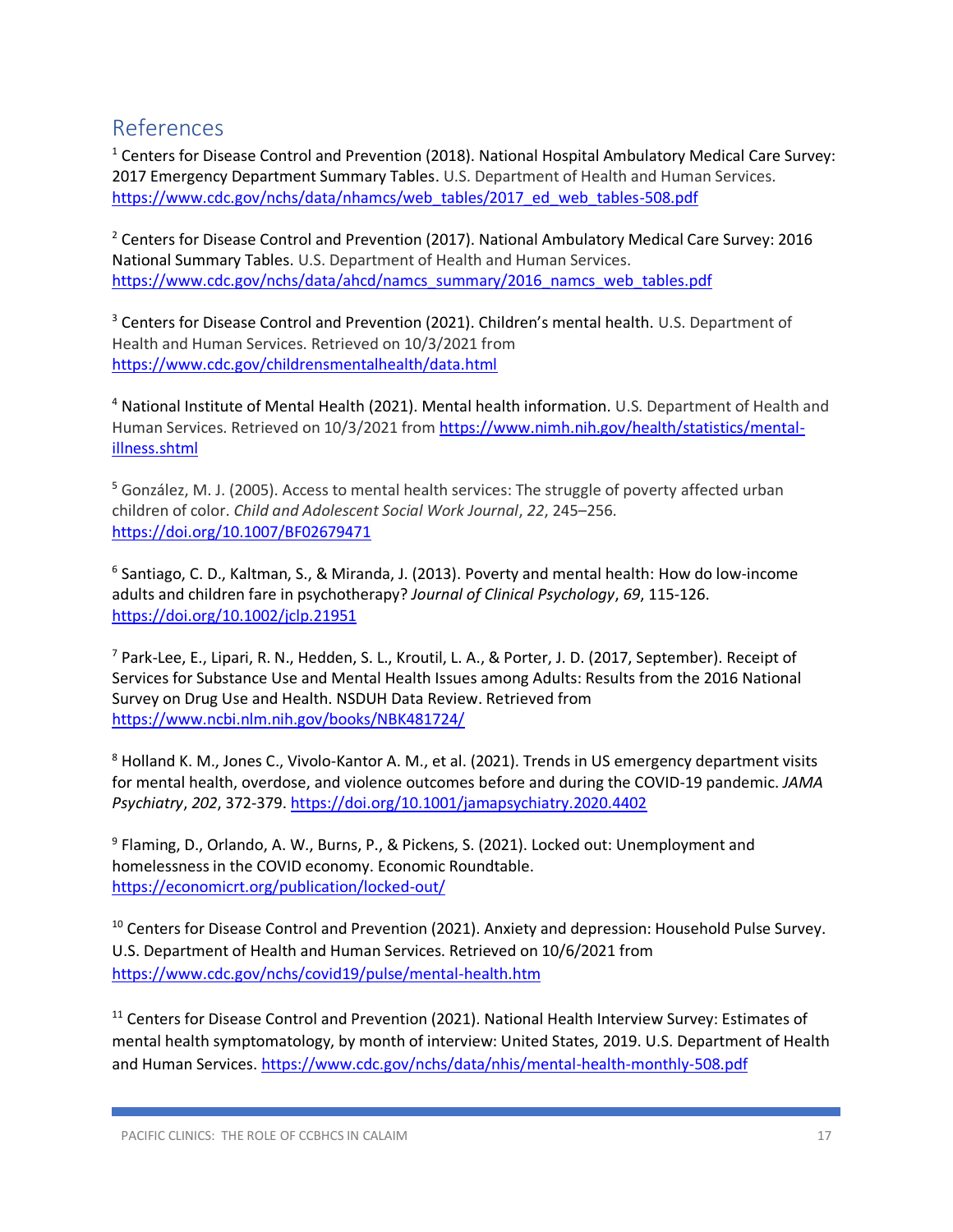$12$  Panchal, N., Kamal, R., Cox, C., & Garfield, R. (2021). The implications of COVID-19 for mental health and substance use. Kaiser Family Foundation[. https://www.kff.org/coronavirus-covid-19/issue-brief/the](https://www.kff.org/coronavirus-covid-19/issue-brief/the-implications-of-covid-19-for-mental-health-and-substance-use/)[implications-of-covid-19-for-mental-health-and-substance-use/](https://www.kff.org/coronavirus-covid-19/issue-brief/the-implications-of-covid-19-for-mental-health-and-substance-use/)

 $13$  Czeisler M.É., Lane R.I., Petrosky E., et al. (2020). Mental health, substance use, and suicidal ideation during the COVID-19 pandemic — United States, June 24–30. *Morbidity and Mortality Weekly Review (MMWR)*, *69*, 1049–1057. http:/[/dx.doi.org/10.15585/mmwr.mm6932a1external](http://dx.doi.org/10.15585/mmwr.mm6932a1) [icon](http://dx.doi.org/10.15585/mmwr.mm6932a1)

<sup>14</sup> Alter, A. & Yeager, C. (2020). COVID-19 impact on US national overdose crisis. Overdose Detection Mapping Application Program (ODMAP), Washington/Baltimore High Intensity Drug Trafficking Area (W/B HIDTA), University of Baltimore Center for Drug Policy and Enforcement (CDPE). <http://www.odmap.org/Content/docs/news/2020/ODMAP-Report-June-2020.pdf>

<sup>15</sup> Ahmad, F.B., Rossen, L. M., & Sutton P. (2021) Provisional drug overdose death counts. National Center for Health Statistics.<https://www.cdc.gov/nchs/nvss/vsrr/drug-overdose-data.htm>

<sup>16</sup> Coleman, K., Wagner, E., Schaefer, J., Reid, R., & LeRoy, L. (2016). *Redefining primary care for the 21st century* [White paper]. Agency for Healthcare Research and Quality. <https://www.ahrq.gov/ncepcr/primary-care-research/workforce-financing/white-paper.html>

<sup>17</sup> Whittington, J. W., Nolan, K., Lewis, N., & Torres, T. (2015). Pursuing the Triple Aim: The first 7 years. *The Milbank Quarterly*, *93*(2), 263–300.<https://doi.org/10.1111/1468-0009.12122>

<sup>18</sup> Douglas, P. K., Douglas, D. B., Harrigan, D. C., & Douglas, K. M. (2009). Preparing for pandemic influenza and its aftermath: Mental health issues considered. *International Journal of Emergency Mental Health*, *11*, 137-144. Retrieved from <http://search.proquest.com/docview/733546071/>

<sup>19</sup> Kamara S., Walder A., Duncan J., Kabbedijk, A., Hughes P., Muana A. (2017). Mental health care during the Ebola virus disease outbreak in Sierra Leone. *Bulletin of the World Health Organ*ization, *95*, 842-847. <https://doi.org/10.2471/BLT.16.190470>

<sup>20</sup> Maguen, S., Neria, Y., Conoscenti, L., & Litz, B. (2009). Depression and prolonged grief in the wake of disasters. In Y. Neria, S. Galea, & F. Norris (Eds.), *Mental Health and Disasters* (pp. 116-130). Cambridge: Cambridge University Press. <https://doi.org/10.1017/CBO9780511730030.007>

<sup>21</sup> National Council for Mental Wellbeing. (2021, November 11). CCBHC Success Center: Overview. <https://www.thenationalcouncil.org/ccbhc-success-center/ccbhcta-overview/>

<sup>22</sup> National Council for Mental Wellbeing (2020). CCBHC Success Center: Certified Community Behavioral Health Clinics moving beyond "business as usual" to fill the addiction and mental health treatment gap. [https://www.thenationalcouncil.org/wp](https://www.thenationalcouncil.org/wp-content/uploads/2020/08/080520_NCBH_CCBHCFactSheet_v2.pdf?daf=375ateTbd56)[content/uploads/2020/08/080520\\_NCBH\\_CCBHCFactSheet\\_v2.pdf?daf=375ateTbd56](https://www.thenationalcouncil.org/wp-content/uploads/2020/08/080520_NCBH_CCBHCFactSheet_v2.pdf?daf=375ateTbd56)

<sup>23</sup> National Council for Mental Wellbeing (2021). Leading a bold shift in mental health & substance use care: CCBHC impact report 2021. [https://www.thenationalcouncil.org/wp](https://www.thenationalcouncil.org/wp-content/uploads/2021/05/052421_CCBHC_ImpactReport_2021_Final.pdf?daf=375ateTbd56)[content/uploads/2021/05/052421\\_CCBHC\\_ImpactReport\\_2021\\_Final.pdf?daf=375ateTbd56](https://www.thenationalcouncil.org/wp-content/uploads/2021/05/052421_CCBHC_ImpactReport_2021_Final.pdf?daf=375ateTbd56)